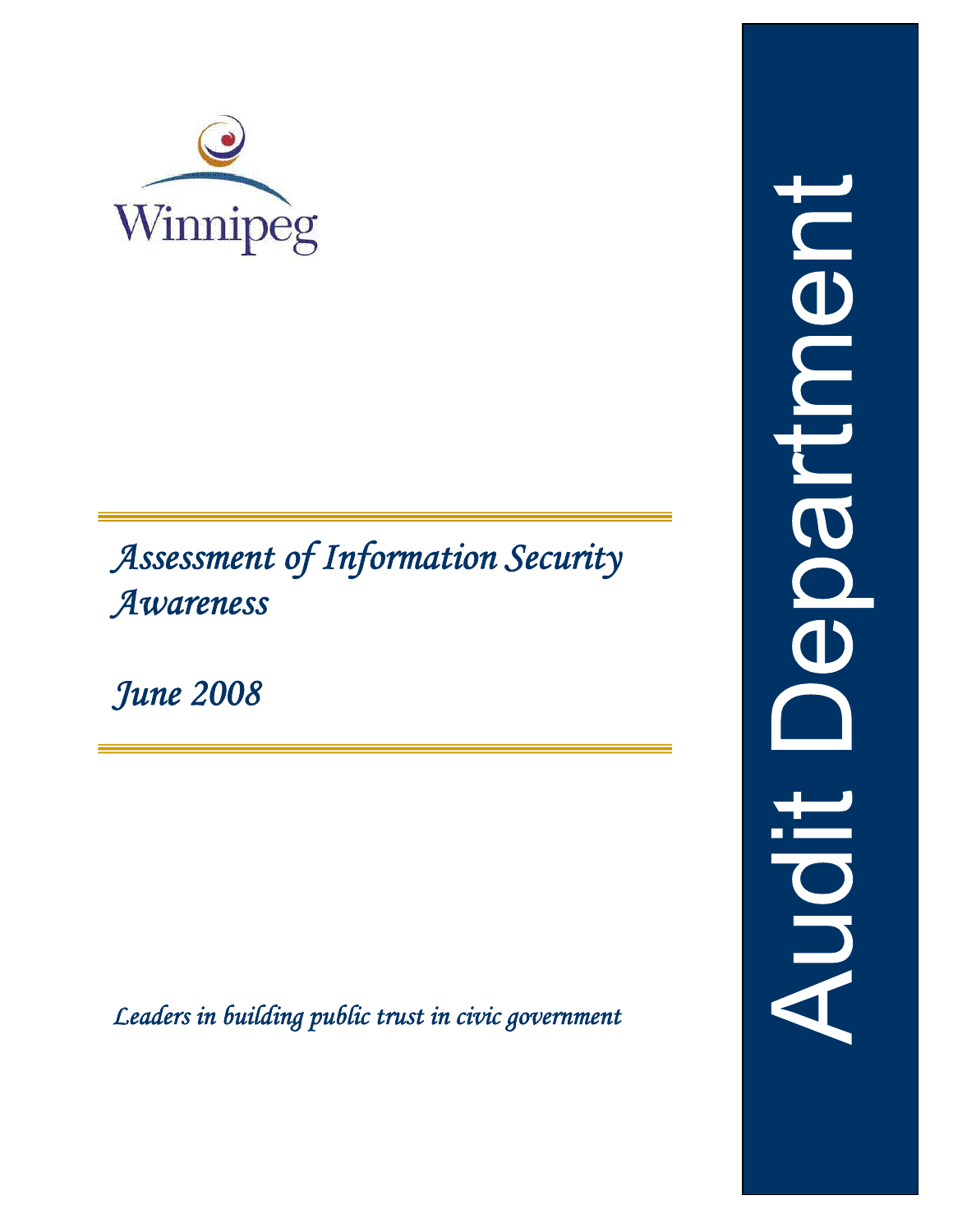Information Security Awareness – Final Report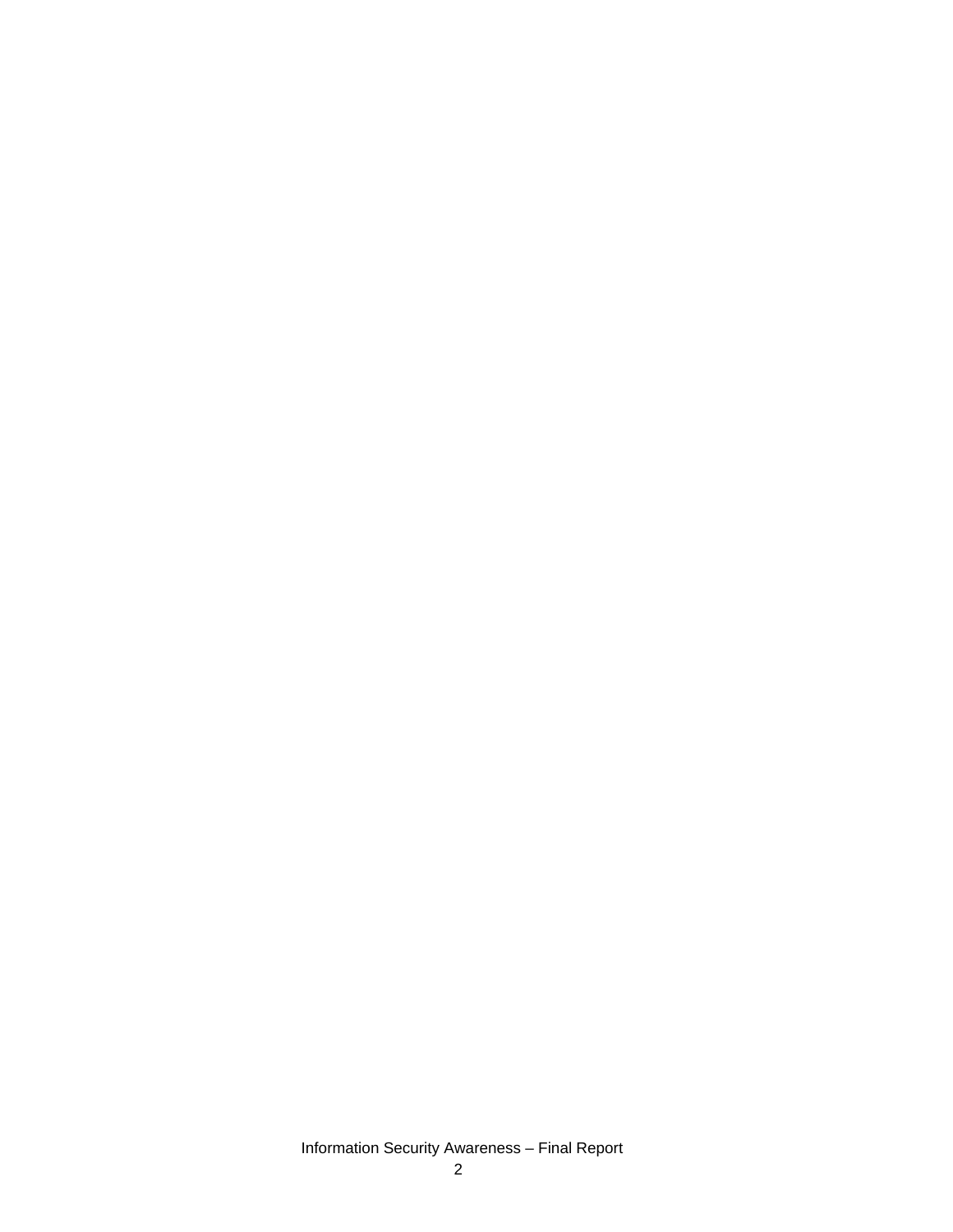# **Table of Contents**

| APPENDIX C: COMPONENTS OF A SECURITY AWARENESS AND TRAINING |  |
|-------------------------------------------------------------|--|
|                                                             |  |
|                                                             |  |
|                                                             |  |
|                                                             |  |
|                                                             |  |
| ONGOING AWARENESS, TRAINING, AND MATERIALS MAINTENANCE 35   |  |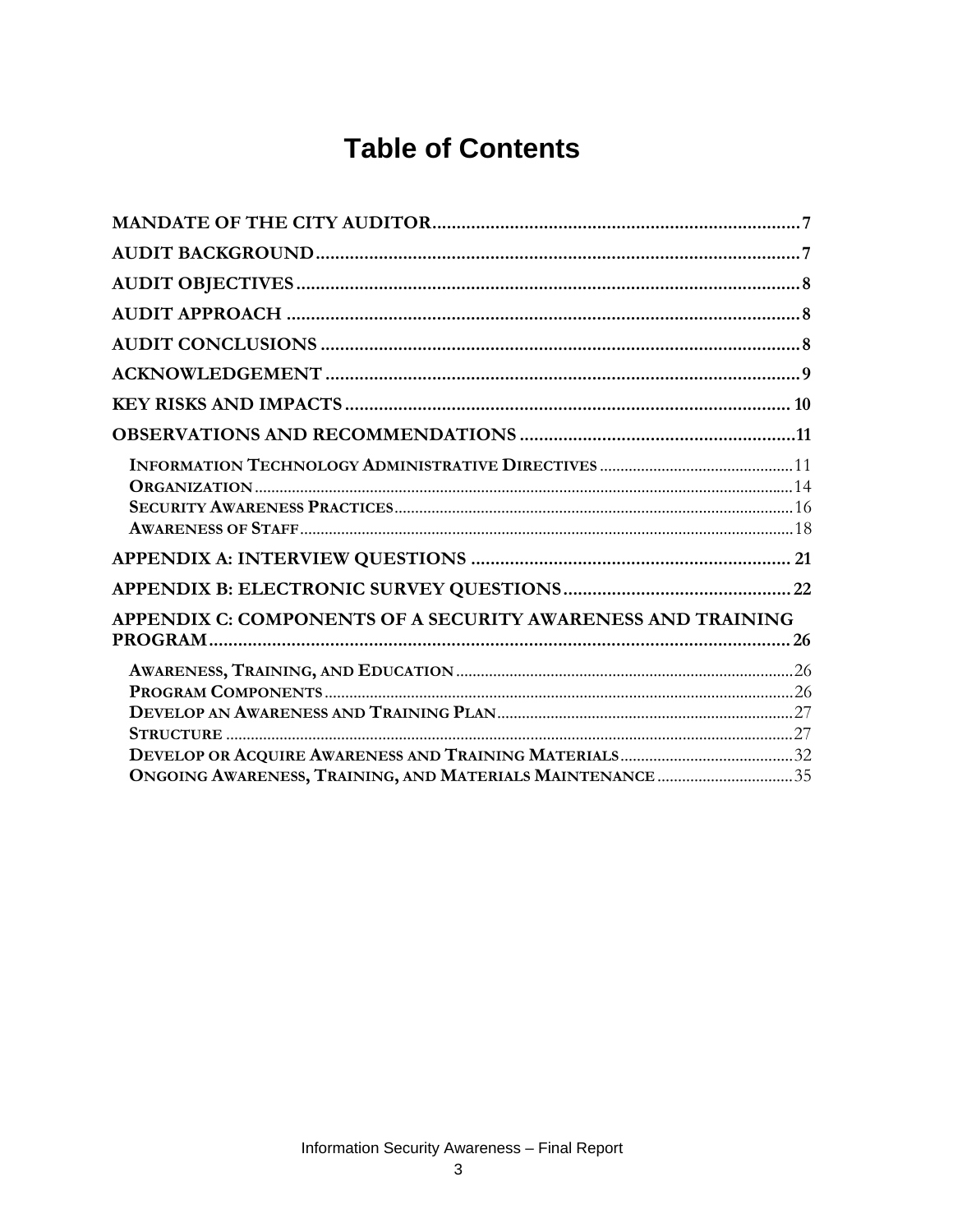Information Security Awareness – Final Report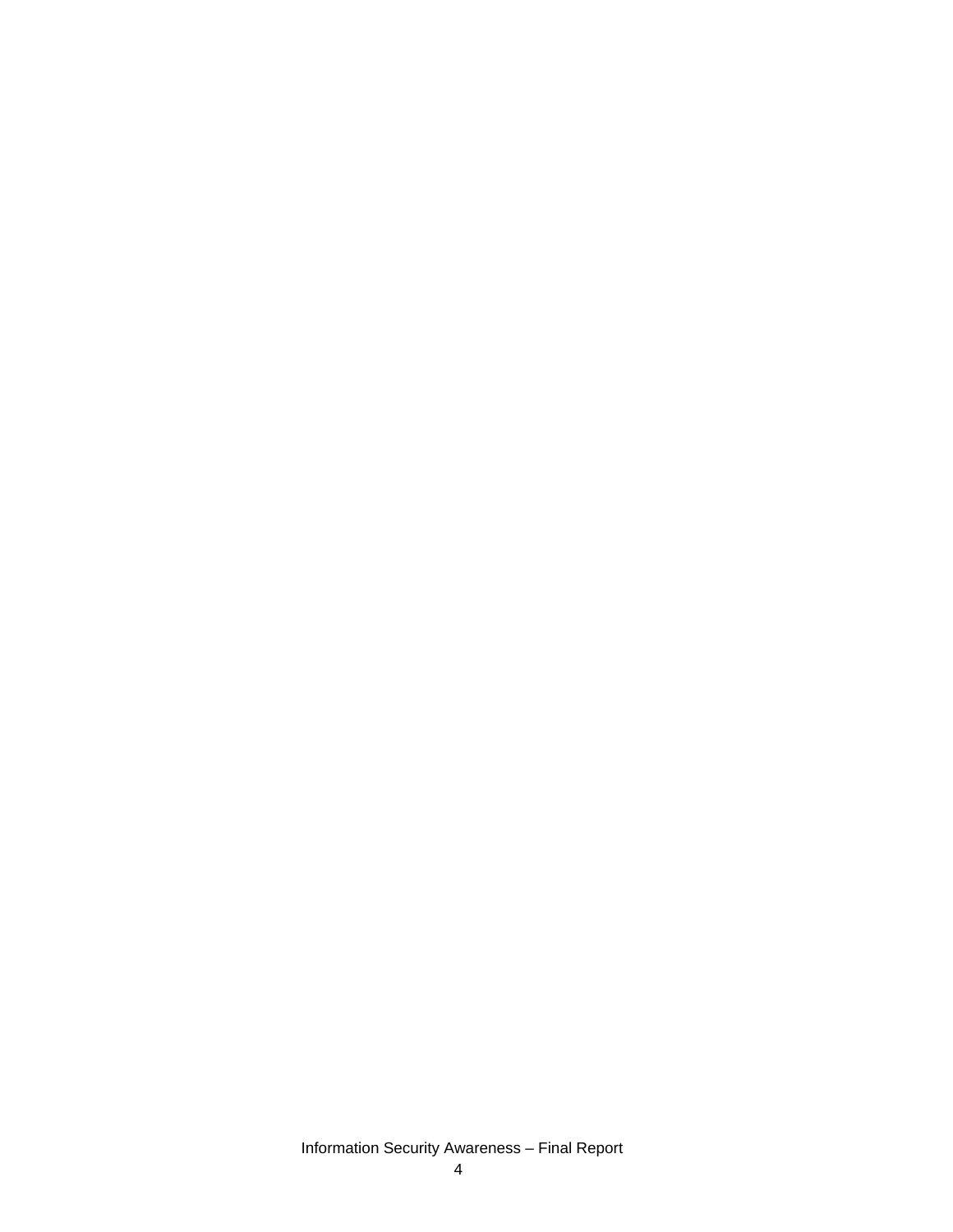# **Executive Summary**

The continued development of information technology (IT) has allowed organizations to increase efficiency but has also brought with it increased risks. Proper management of information security risks from both within the walls of the organization and from external sources that can result in unauthorized access to the computer system is critical. In today's high-tech and interconnected world, every business needs a well planned and implemented IT security framework.

One of the first steps in implementing information security is to formulate a security policy framework. The goal of corporate security policies is to define the procedures, guidelines and practices for configuring and managing security in the environment. The City of Winnipeg has developed and implemented a series of IT directives to assist City employees. While the City workforce has been made aware of the directives and they are easily accessible, there is a need to update the IT governance directive to reflect the present City organization. As technology continues to evolve, additional directives may also be required in areas such as the use of portable storage devices and conducting vulnerability assessments to identify exposure levels and the associated risk.

The role technology plays in supporting the delivery of City services continues to grow. Management recognizes the increased importance and actively supports information security through clear direction and assignment of information security responsibilities. Departmental staff are assisted in performing their responsibilities by a standing corporate level committee, the Information Technology Committee (ITC) and one of its working groups, the Security Committee (SC).

Through *Directive IT-004* responsibility for security has been assigned to the individual; each employee has been directed to operate in a secure and safe manner. While employees have been assigned the responsibility, there is no assurance that they have read or fully understood the requirements of the directive. Developing a process to require employees to sign-off or attest to their understanding is one method to ensure all staff understand their responsibility to be aware and knowledgeable of the IT directives.

The need for this process was supported through a series of interviews and an eSurvey conducted as part of this assessment. Over 25% of all City staff incorrectly indicated that security was the responsibility of IT support staff. Of the 75% of staff who were aware of their responsibility to protect the organization's information, many (nearly 30%) indicated that they only had a poor or fair level of understanding. A lack of understanding means staff do not necessarily know how to fulfill their responsibilities which increases the risk of a breach in the security of confidential information.

Management needs to ensure that staff understands what they need to do and how best to do it—this is an ongoing requirement, not a one-time exercise. As an example, the corporate email team regularly communicates with all email users providing safe computing reminders and updates on the email system and potential threats. This ongoing communication is one example of a proactive effort to improve staff's knowledge of a critical IT system.

In order to improve awareness and understanding on all key systems across the organization, the City needs to invest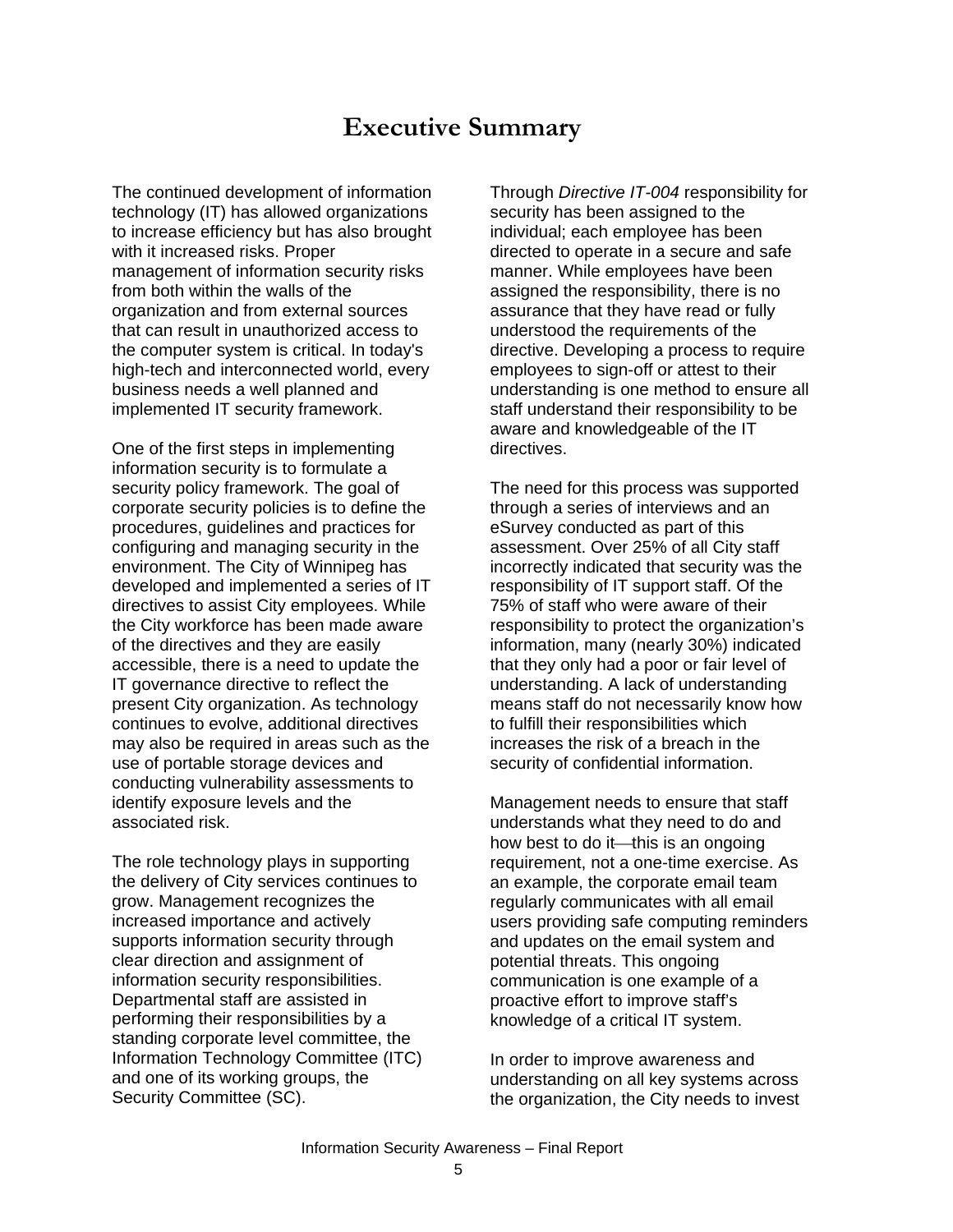additional time and resources in an awareness and training strategy to reinforce the directives and to improve security efforts across City departments and special operating agencies. A variety of security awareness practices have been put in place by various City departments, but since the City operates in a highly-decentralized manner the overall accountability and responsibility for security awareness and training of staff needs to be clarified.

Leveraging a combination of departmental and corporate resources, including the Security Committee, is strongly recommended to increase efficiency in the development of the security awareness and training program and to ensure consistent implementation across the organization.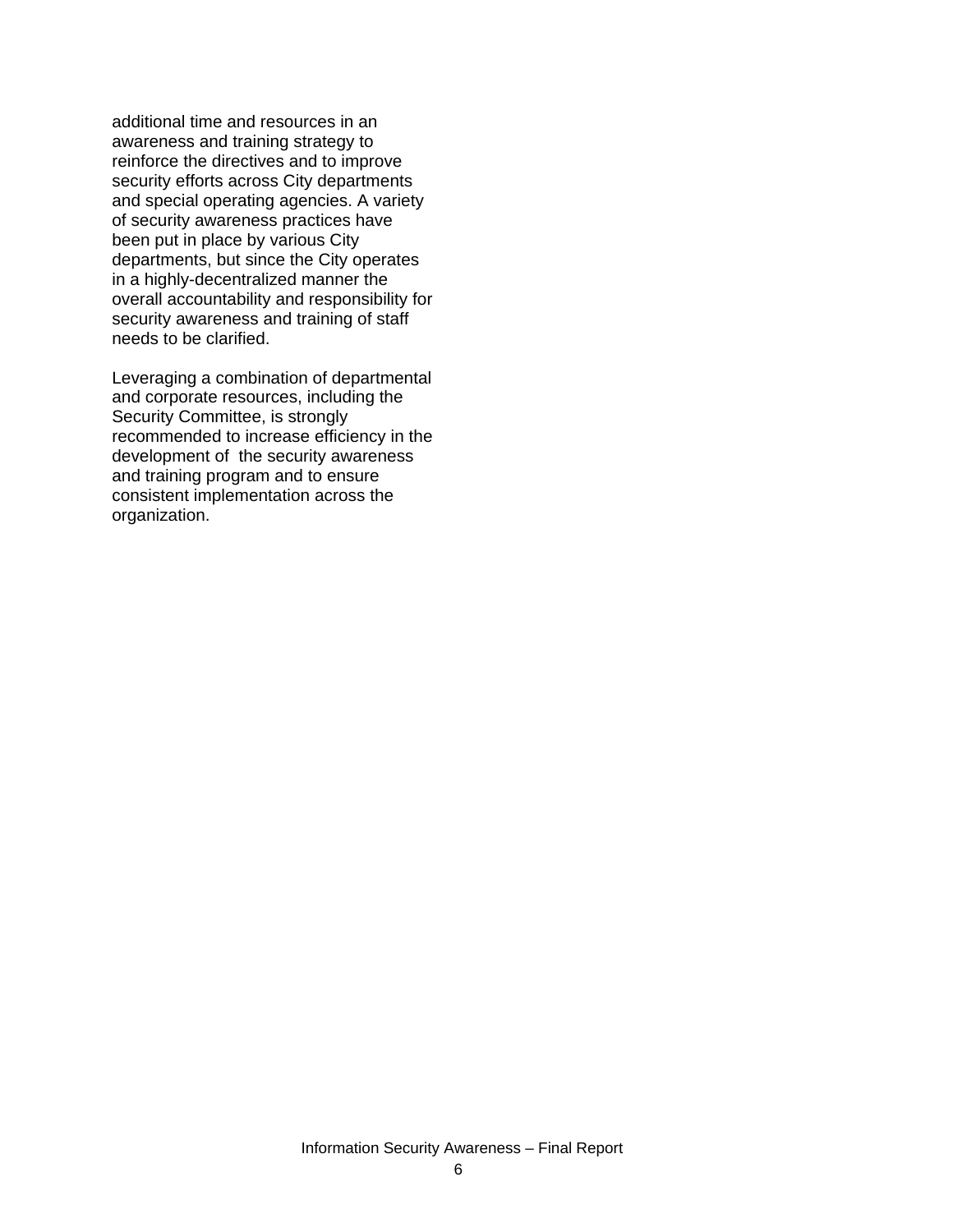# <span id="page-6-0"></span>**MANDATE OF THE CITY AUDITOR**

The City Auditor is a statutory officer appointed by City Council under the City of Winnipeg Charter Act. The City Auditor reports to Council through the Audit Committee (Executive Policy Committee) and is independent of the City's Public Service. The City Auditor conducts examinations of the operations of the City and its affiliated bodies to assist Council in its governance role of ensuring the Public Service's accountability for the quality of stewardship over public funds and for the achievement of value for money in City operations. Once an audit report has been communicated to Council, it becomes a public document.

# **AUDIT BACKGROUND**

In today's business environment, information security and protection of information assets are vital to the longterm success of all organizations; information is a vital business asset. IT systems connect every internal department, and also connect the organization with myriad suppliers, partners, customers, citizens and others.

Information technology services for the City of Winnipeg are provided and organized on a decentralized basis (within departments and special operating agencies) and also on a centralized basis (through Business Technology Services).

Individual departments and special operating agencies provide their own (decentralized) IT services for systems and technologies that are considered *mission critical* for their particular lines of business.

The centralized Business Technology Services is focused on those services that:

- span multiple departments
- are founded on shared or common IT infrastructure
- are more efficiently provided by one provider than many
- require extensive specialization and are required by more than one department

Business Technology Services provides three major IT and communication service areas:

- Business Solutions (e.g., PeopleSoft system, tax system)
- Managed Hosting (e.g., web sites, databases)
- Connectivity Services (e.g., email, remote access, roaming wireless)

Management and staff of the City of Winnipeg understand the importance of information security and the need to maintain a secure environment for information and information systems across the enterprise. Formal guidance is provided to management and staff through a series of IT security-related directives, including:

- *Administrative Directive No. IT-001 Governance Structure – Information Technology*
- *Administrative Directive No. IT-002 Management of Electronic Mail*
- *Administrative Directive No. IT-003 City-Wide Electronic Data Sharing*
- *Administrative Directive No. IT-004 Individual Responsibility for IT Security*
- *Administrative Directive No. IT-005 City of Winnipeg Web Governance*
- *Administrative Directive No. IT-006 Security of Wireless Computing*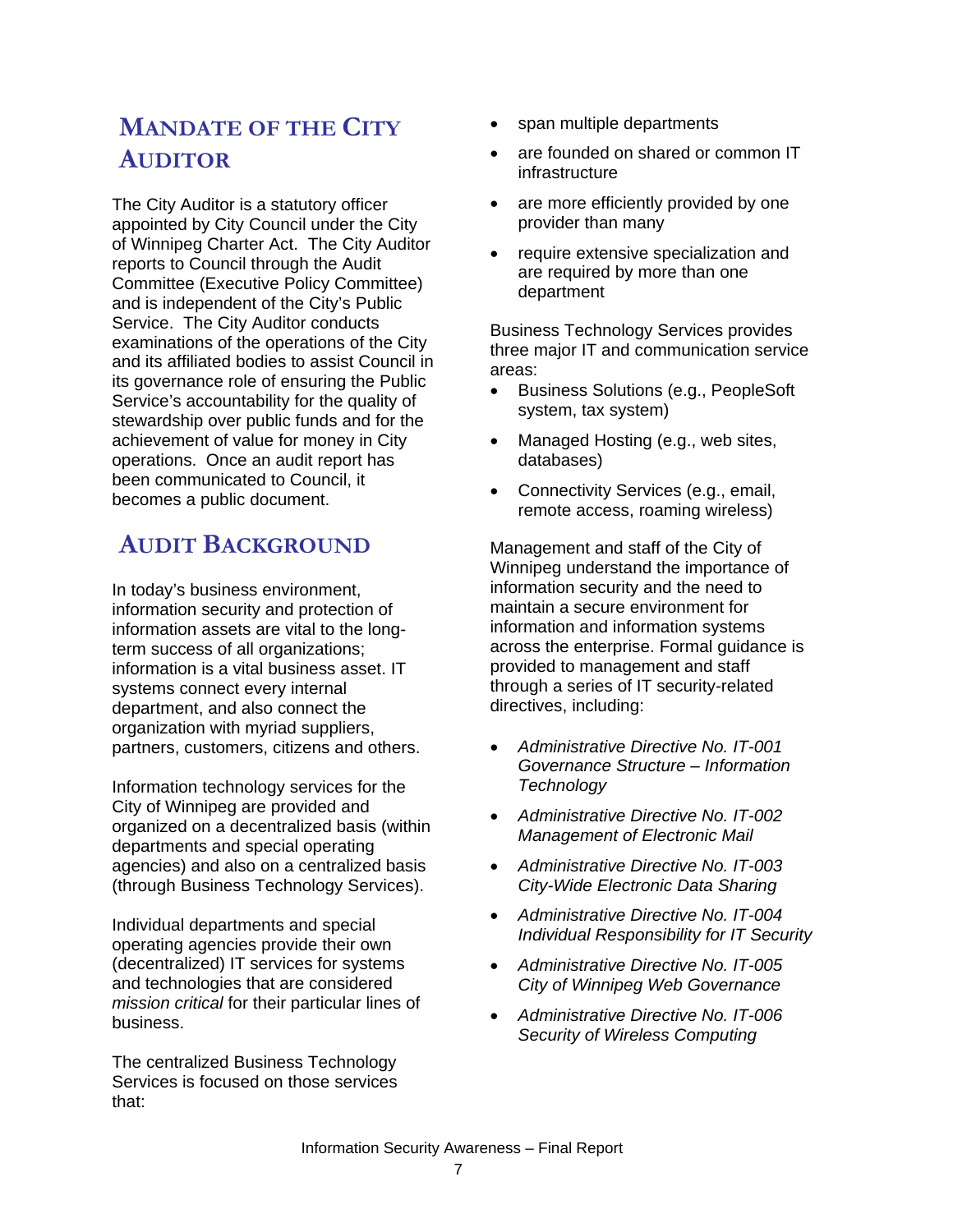# <span id="page-7-0"></span>**AUDIT OBJECTIVES**

- To assess the awareness of management and staff regarding the City of Winnipeg's IT Security policies
- To assess the understanding of management and staff regarding the City of Winnipeg's IT Security policies
- To identify the key improvement opportunities

# **AUDIT APPROACH**

A planning workshop was conducted with representatives from the City of Winnipeg's Audit Department, IT management from Internal Services Department and the project team from the IT Security consulting firm Securris. Goals and objectives and a project plan were developed.

An assessment team, comprised of staff from Securris, conducted interviews and obtained information and input from all City of Winnipeg departments and selected special operating agencies. Appendix A contains the questions that formed the basis for the interviews. The interviews involved a variety of stakeholder groups including:

- Department heads
- IT management and professionals (mainly IT coordinators)
- Department managers and supervisors
- Corporate managers and professional staff (in Internal Services)

The assessment team reviewed relevant background documentation including the City's administrative directives relating to IT Security and Information Technology.

The assessment team conducted an electronic survey which was made

available to almost 50 percent of the City's workforce (all staff with internet access were able to participate). In four days, staff returned over 860 valid responses (20 percent of possible participation) from the following groups:

- Management and supervisory personnel (~35%)
- IT professionals  $(-11%)$
- Everyone else (~54%)

Appendix B contains the questions that made up the electronic survey.

# **AUDIT CONCLUSIONS**

- Responsibility for security has been assigned to the individual and most City staff are aware of the IT Security directives. The directives are accessible online but some need to be updated to reflect the current organizational structure.
- Results of the eSurvey revealed that nearly 30% of all respondents have only a poor or fair level of understanding of the directives. The development of an IT security training and awareness program combined with employee sign-off of their understanding of the directives would assist staff in improving their overall knowledge of the directives.
- In addition to the above noted opportunities, we made recommendations to create new directives. Evolving technology issues such as the use of portable media devices and the performance of vulnerability assessments require administrative directives to provide guidance to City staff. We also made recommendations to promote the use of the Security Committee in improving security awareness and understanding city-wide.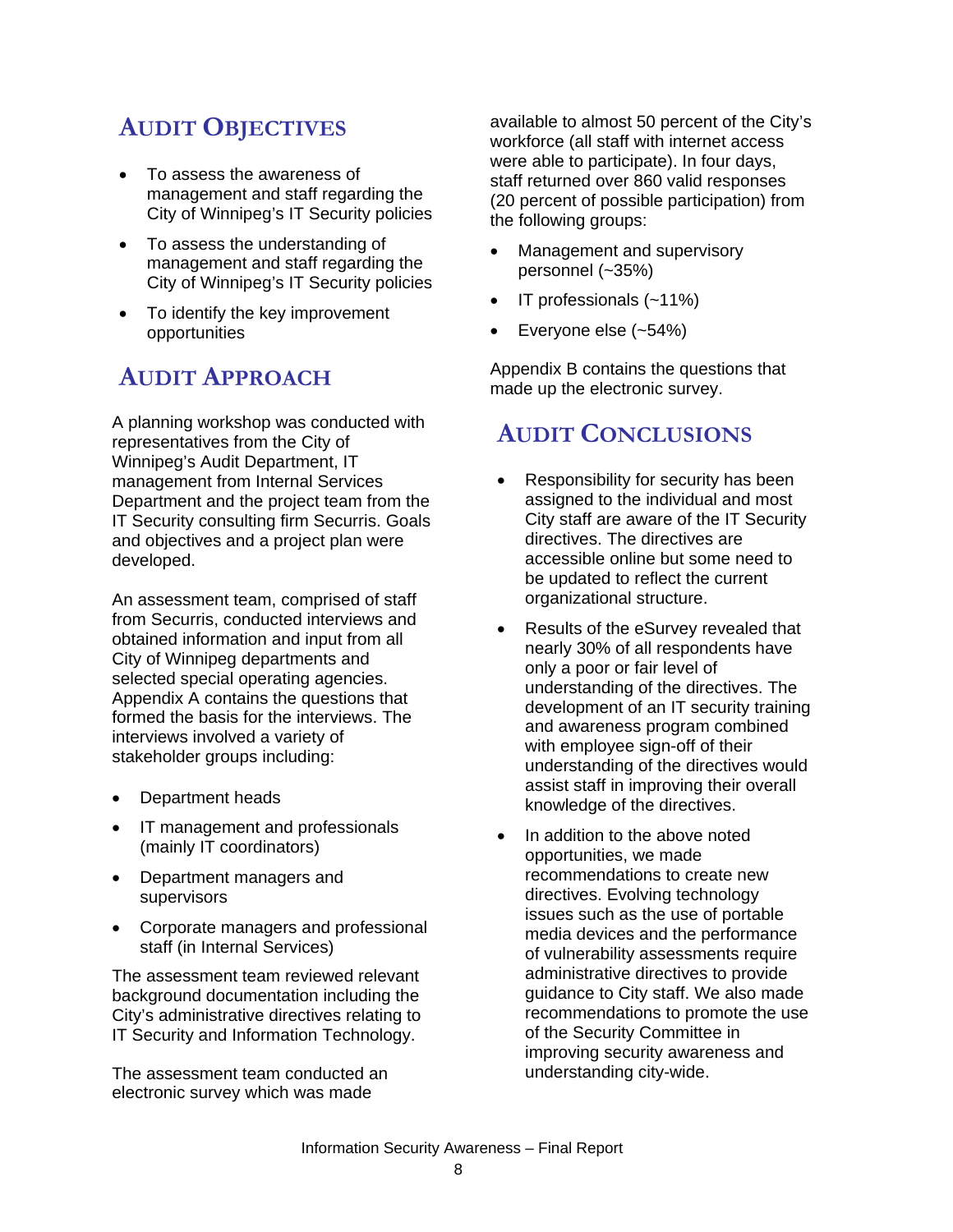# <span id="page-8-0"></span>**ACKNOWLEDGEMENT**

The City of Winnipeg's Audit Department would like to acknowledge the assistance provided by the IT Security Consulting firm Seccuris who was engaged to conduct the assessment of the City's Information Security Awareness. In addition, we would like to acknowledge the assistance of staff from all City Departments and special operating agencies who were involved in this project, for their assistance in providing time, information, expertise, cooperation and resources throughout the duration of the project.

| <b>Members of the Audit Team</b>                                     |
|----------------------------------------------------------------------|
| Bryan Mansky, MBA, CMA, CIA<br><b>Audit Manager</b>                  |
| Kevin Milne, CGA, CIA<br><b>Senior Auditor</b>                       |
| Dan Swanson, CIA, CISA, CISSP, CAP, CMA<br>Seccuris, Project Manager |
| David Violago, BA, MA, LLB, CISSP<br><b>Seccuris</b>                 |

J. Hin

Shannon Hunt, FCGA, CFE Date

June 2008

\_\_\_\_\_\_\_\_\_\_\_\_\_\_\_\_\_\_\_\_\_\_\_\_\_ *\_\_\_\_\_\_\_\_\_\_\_\_\_\_\_\_\_\_\_\_\_\_\_\_\_\_\_\_*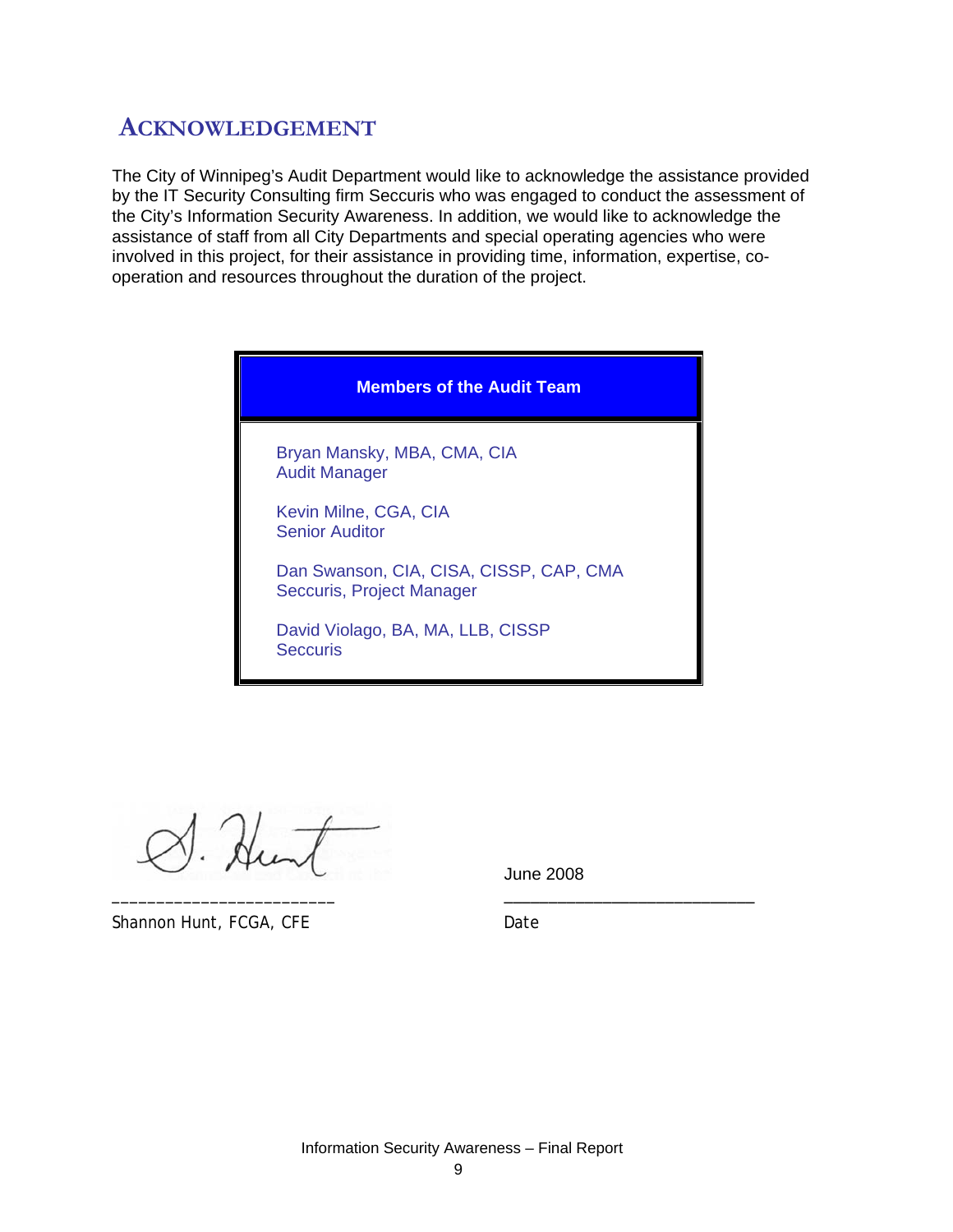# <span id="page-9-0"></span>**KEY RISKS AND IMPACTS**

With an increased reliance on technology, the security, privacy, and reliability of technology becomes even more critical.

Legislation and good business practice dictates that organizations must safeguard the information entrusted to them. The following are some notable security risks:

- Increased or unknown operational costs due to unavailability of key business applications
- Unauthorized access to, or disclosure of, client records
- Loss of physical assets
- Inadequate or delayed response to information security incidents
- Loss of cash flow
- Damage to reputation

#### *Increased or Unknown Operational Costs due to Unavailability of Key Business Applications*

<span id="page-9-1"></span>There may be an impaired flow of data if an organization's servers or networks are damaged or destroyed, or if they are unable to handle the traffic load imposed by new projects and applications. Delay in obtaining information could delay delivery of services.

#### <span id="page-9-2"></span>*Unauthorized Access to or Disclosure of Client Records*

<span id="page-9-4"></span><span id="page-9-3"></span>If information is disclosed to unauthorized persons, then client identities may be stolen. Stolen identities may be used to commit fraud or other criminal offences. In 2006, the personal information (including some credit card and bank account numbers) of about 70,000 people who gave money to Brock University was

stolen from the school's computers by a hacker.**[1](#page-9-1)**

#### *Loss of Physical Assets*

What impact could the theft of a laptop have on an organization? In November, 2007, City University of New York officials urged almost 20,000 students to check their bank accounts, after a broken laptop containing personal information was taken from the school's financial aid office.**[2](#page-9-2)**

### *Inadequate or Delayed Response*

An organization may remain unaware that a breach has occurred for months or years. For example, in January, 2007, a large U.S. department store chain announced that it was the victim of an unauthorized computer systems intrusion. It discovered in mid-December, 2006, that its computer systems were compromised and customer data was stolen. Transactions from as early as 2003 were affected.**[3](#page-9-3)** In another example, the private information of thousands of Indianapolis Power and Light customers was inadvertently posted online for up to four years.**[4](#page-9-4)**

 **1** Source: Hackers steal personal information from Brock University computers, http://www.cbc.ca/technology/story/2006/10/12 /tech-brock.html (as of April 14, 2008)

**2** Source: CUNY Urges Students To Check Bank Accounts After Laptop Theft, http://www.ny1.com/ny1/content/index.jsp?stid =8&aid=75183 (as of April 14, 2008)

**3** Source: THE TJX COMPANIES, INC. VICTIMIZED BY COMPUTER SYSTEMS INTRUSION;PROVIDES INFORMATION TO HELP PROTECT CUSTOMERS, http://www.tjx.com/TJX\_press\_release\_Jan\_1 7\_%2007.pdf (as of April 14, 2008)

**4** Source: Security Lapse Affects Thousands Of Electric Customers, http://www.theindychannel.com/news/1476828 1/detail.html (as of April 14, 2008)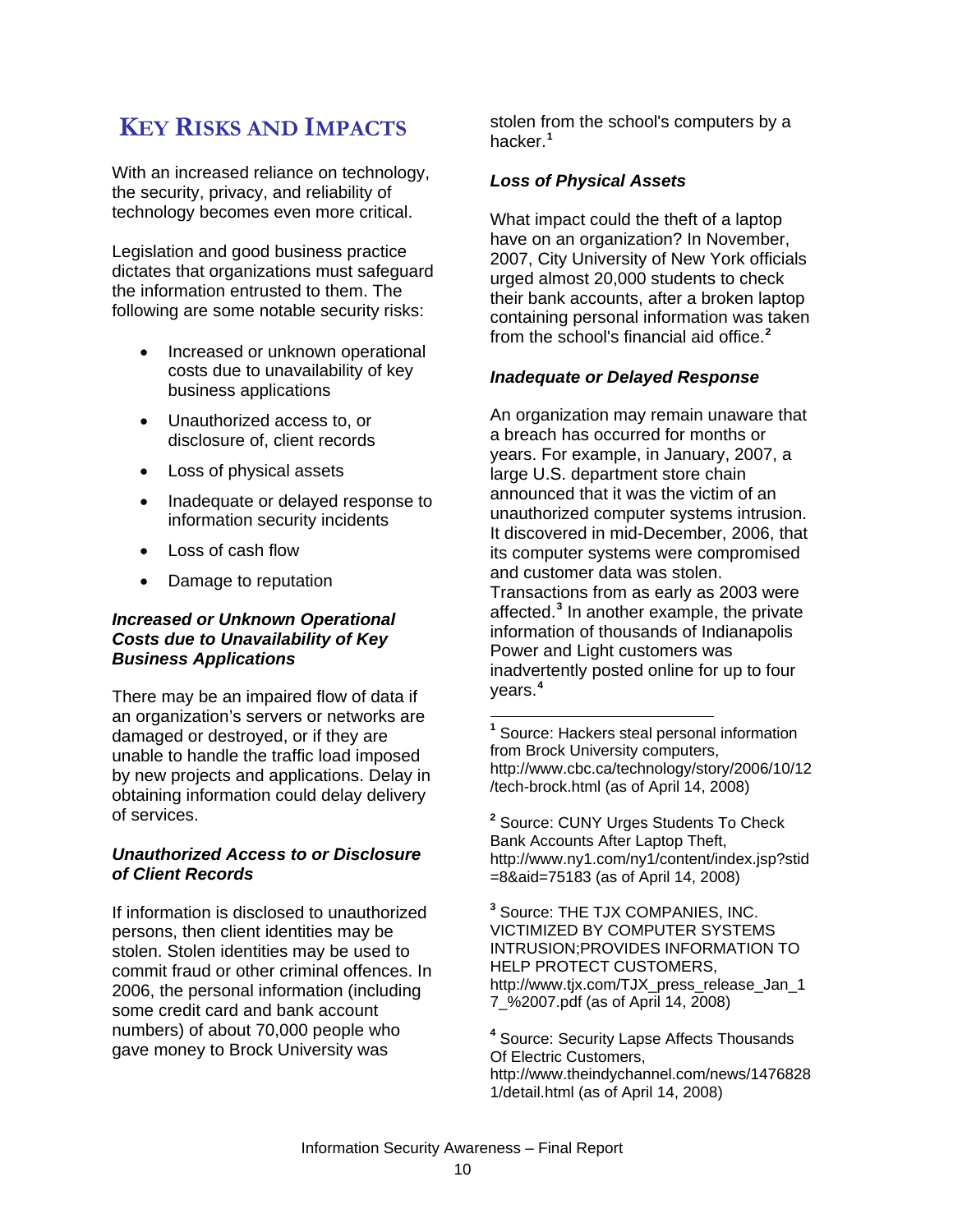### <span id="page-10-0"></span>*Loss of Cash Flow*

The inability to record charges and bill for services due to a loss of data processing capabilities could disrupt cash flow.

### *Damage to Reputation and Public Confidence*

Breaches could erode public confidence in the City of Winnipeg. The result of a general breakdown of trust may reverse several years of confidence-building in the use of City services.

# **OBSERVATIONS AND RECOMMENDATIONS**

The results of the assessment have been grouped into four categories. For each category positive findings, improvement opportunities, and recommendations are provided. The four categories are as follows:

- Information Technology Administrative Directives – this section focuses on the IT directives developed by the City that form the basis for the IT security framework by defining procedures, guidelines and practices for configuring and managing IT security.
- Organization this section focuses on the division of roles and responsibilities regarding IT security between corporate and departmental staff.
- Security Awareness Practices this section deals with the common practices followed city-wide and the unique guidance and practices developed by some departments to support their particular environment...
- Awareness of Staff this section deals with the analysis of interviews and the eSurvey conducted to gauge City staff's overall awareness of IT security.

# **Information Technology Administrative Directives**

# *Positive Findings*

## **City-wide security directives exist**

The City of Winnipeg has issued directives to assist City employees by defining the policies, responsibilities, techniques, and procedures to be used in securing the City's IT environment and information requiring protection. Security policies are easily available to all City employees, as online access to all directives is in place.

### **Departments provide direction to staff on IT security**

Senior management and IT coordinators generally report that they understand their responsibilities.

Some departments and special operating agencies have augmented the City directives with their own policies, practices and procedures, due to their unique business needs. For example, departments whose employees deal with personal health information have PHIA and FIPPA training, and those employees sign off on required pledges of confidentiality. Some departments provide their employees with comprehensive sessions regarding IT security and data confidentiality.

As part of the assessment project approach, the questions used to guide each interview was provided to management ahead of the meeting (these questions are listed in Appendix A). Many departments prepared a response to the assessment questions; a comprehensive view of current practices was prepared by management and the IT coordinator within each Department. All staff involved in the interviews indicated that it was beneficial to review current practices in this manner, as they now have a new baseline of practice information.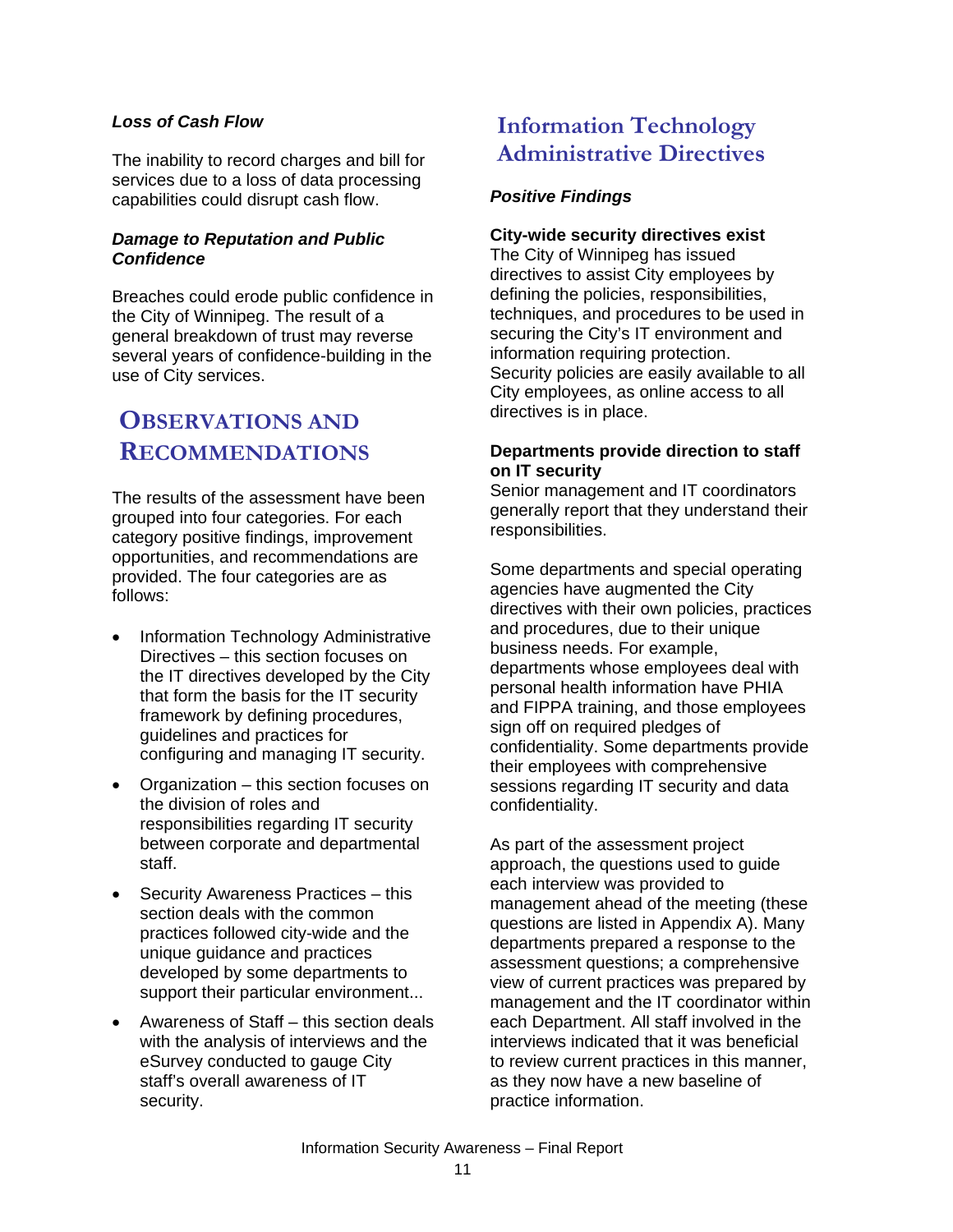#### **Management works closely with IT**

Management generally relies extensively on IT management and the IT coordinator of many departments drives much of the IT security efforts.

#### **Anti-Virus Protection**

Departments report that employee workstations run anti-virus software and have available up-to-date sources for antivirus signatures and security patch updates.

### *Improvement Opportunities*

**IT Governance and IT Security-Related Directives Require Updating** 

**Finding:** Governance of information technology at the City of Winnipeg has recently undergone substantial change. For example, the position of the CIO has been eliminated as a separate position in the organization structure, which is not reflected in Administrative Directive IT-001 (Governance Structure - Information Technology) or in Administrative Directive IT-004 (Individual Responsibility for IT Security).

**Significance:** The directives do not reflect current organizational responsibilities. There should be clear and accurate assignment of specific roles and responsibilities for information security across the organization.

**Recommendation 1:** The Director of Internal Services should update all security-related Administrative Directives to accurately reflect the recent reorganization of IT governance and the resulting adjustment in various roles and responsibilities.

**Management Response:** The Director of Internal Services, together with the Office of the CIO, has committed to a review of all IT Directives over the next 12 months (2008-2009). Besides incorporating additional information and references

resulting from the experience of use, the updates will reflect organizational changes and organizational unit (re)naming. IT-004 (Individual Security for IT Security) will take priority, with updates scheduled for completion in 2008, followed by the necessary reviews (Security Committee, Information Technology Committee, Senior Management Team, CAO).

**Recommendation 2:** The Director of Internal Services should give priority to providing resources for the updates to security-related directives. Consideration should be given to using departmental resources and/or other temporary resources to advance the completion of the updates to the security directives.

**Management Response:** The Director of Internal Services will review the priority of Directive updates in relation to other ongoing initiatives, and adjust resourcing accordingly to ensure that timeframes are met. Participation and additional resources from line departments will be sought where advantageous in reviewing the updates.

**Guidance Regarding Technical Vulnerability Assessments (VA) Is Needed** 

**Finding:** The City of Winnipeg does not conduct technical vulnerability assessments on its technology infrastructure and critical information systems in a systematic manner. Vulnerabilities in the network infrastructure, critical information systems, or both may arise in the environment and not be identified on a timely basis.

**Significance:** Technical vulnerability assessments identify exposure levels and the potential business impact that technical vulnerabilities and operational issues have on an organization. Regularly scheduled and conducted assessments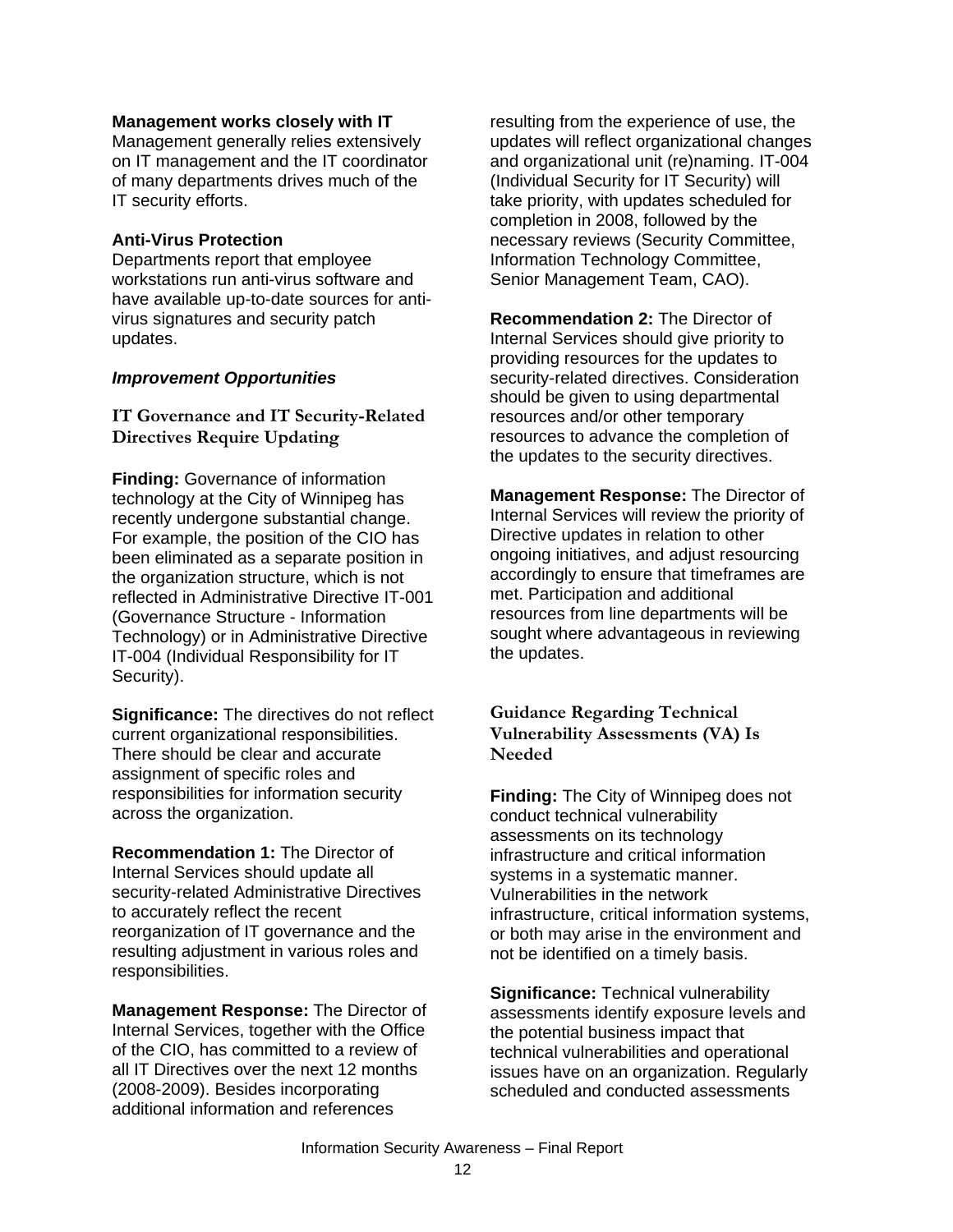will support business operations because unknown vulnerabilities and their associated risks will be identified and addressed on a timely and proactive basis.

The City should provide its departments with guidance as to when and how to perform technical vulnerability assessments.

**Recommendation 3:** The Director of Internal Services should consider developing a new Directive regarding technical security assessments. As a minimum, the Director of Internal Services should develop a position statement regarding vulnerability assessments of the various technologies being used.

**Management Response:** A Statement of Direction will be placed on the Office of the CIO Intranet, reflecting a request from the Director of Internal Services' that regular security-related assessments be done. This statement will reference upcoming enhancements to IT-004 (as opposed to a new Directive).

Directive IT-004 has a section on Responsibilities for City IT Staff. That section will be enhanced to require that each department develop and have a plan for assessments – much like a plan for internal procedures for a virus incident – in collaboration with the OCIO and Business Technology Services, and that the plan includes a methodology for presenting the results. As per Recommendation 1, this is scheduled for completion by the end of 2008.

**Recommendation 4:** The Director of Internal Services should develop a vulnerability management plan which would assist the City in scheduling and reviewing the results of the approved vulnerability assessments in a systematic manner.

**Management Response:** Given constraints in budgets and resourcing, it is difficult to commit to a fixed or rigorous schedule for vulnerability assessments. However, at a minimum this will be done every 18 months at (and for) the external Internet-facing infrastructure. Note that such an assessment, done by a third party, is normally priced between ten thousand dollars and twenty thousand dollars, depending on specifications.

A 2008 Vulnerability Assessment has recently been completed, so a similar full assessment would be due in early 2010. This is not to preclude smaller, localized assessments being done in local departmental systems, or on Internet (Web) applications.

The Director will request that in the first half of 2009, the Office of the CIO investigate the availability of zero-cost vulnerability assessment tools for risk mitigation and make a recommendation on their applicability and usage.

**Employee acknowledgment of their understanding of the directives would be beneficial** 

**Finding:** Employees do not sign off or attest to their understanding of the directives. There is no formal testing of employee knowledge of the directives.

**Significance:** There is no assurance that employees understand and can implement the requirements of the directives. Managing signoff/attestation would require increased time and effort on the part of line managers but would help to ensure employee review and understanding of directives (and the periodic changes to these directives). To reduce the impact to line managers, this type of attestation could be done electronically (e.g., via a web site), reducing paper work and administration effort.

Information Security Awareness – Final Report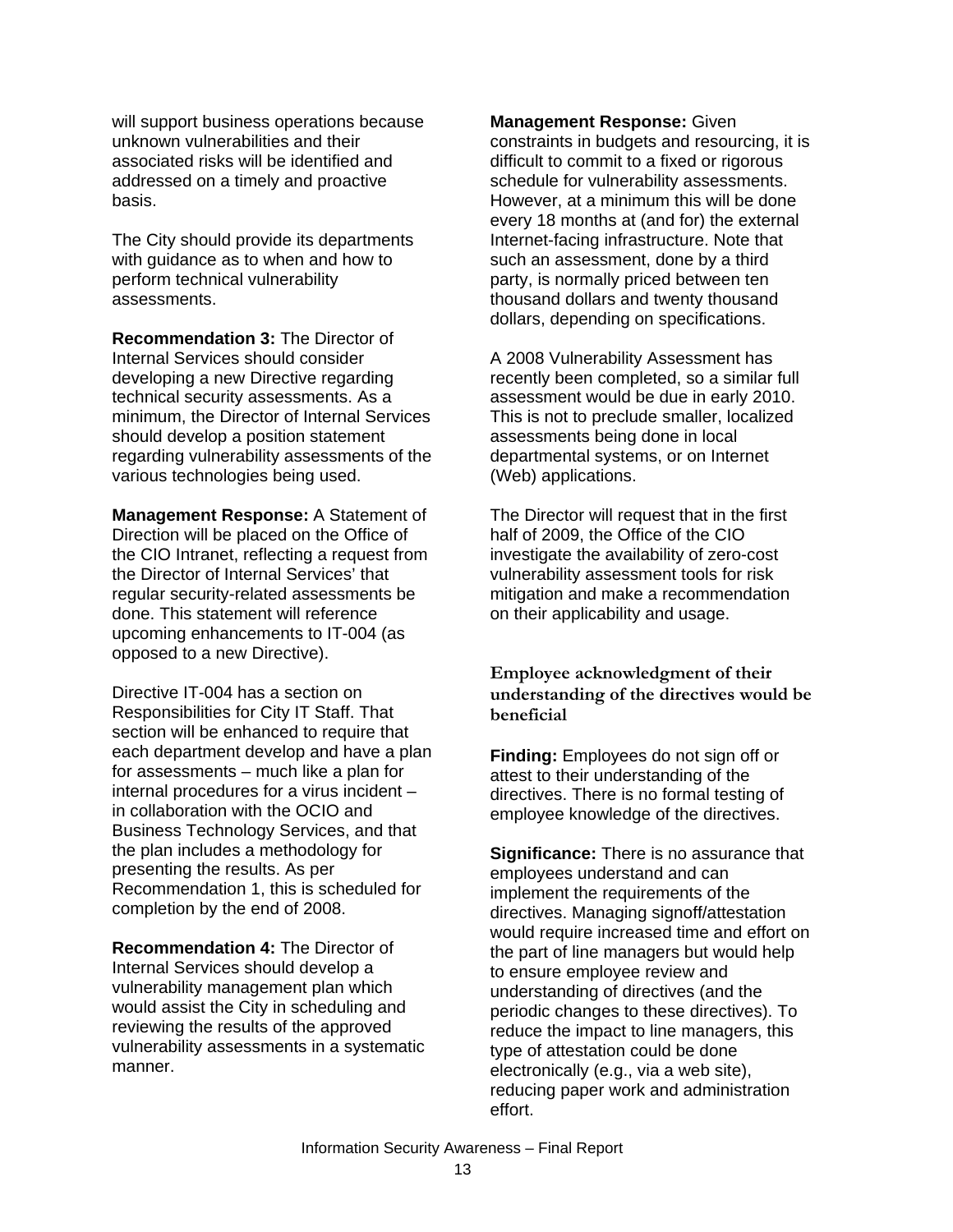<span id="page-13-0"></span>**Recommendation 5:** The Director of Internal Services should consider having employees annually sign off or somehow attest to their understanding of the directives.

**Management Response:** The Director of Internal Services will ask that investigation be done in 2008 into methods by which a periodic reminder can be made available online prior to continuation with network logon, and tracking done on who "accepted" and when.

A regular "I have read and agreed to abide by…" pop-up, together with links to the required resources, is not uncommon in the industry. At the very least, it points out employee obligations, provides an opportunity to review Directives, and fulfills to some degree the employer's obligation to set its expectations. It is expected that this technology will be implemented in 2009.

# **Organization**

## *Positive Findings*

#### **Information technology reorganization is basically complete**

The IT reorganization that was planned and implemented over the past couple of years has been mostly completed. Individual departments are responsible for delivery of services. Various corporate level entities support the departments and handle corporate-wide solutions (for example, email operations).

#### **Management demonstrates commitment to information security**

Management actively supports security within the City of Winnipeg through clear direction, demonstrated commitment, explicit assignment, and acknowledgment of information security responsibilities. These responsibilities are assisted by a standing corporate level committee, the Information Technology Committee (ITC) and one of its working groups, the Security Committee (SC).

The Information Technology Committee identifies opportunities (for both the organization as a whole and departments), prioritizes these opportunities and prepares and puts forth business cases in support of responsible and appropriate courses of action. Its duties include the development and recommendation of policies and directives to maximize the quality and value of information systems and data.

The Security Committee is a working group of the IT Committee. The Security Committee's membership consists of stakeholders from several City departments. The Security Committee is a key vehicle for reviewing various security issues that do arise. Its representation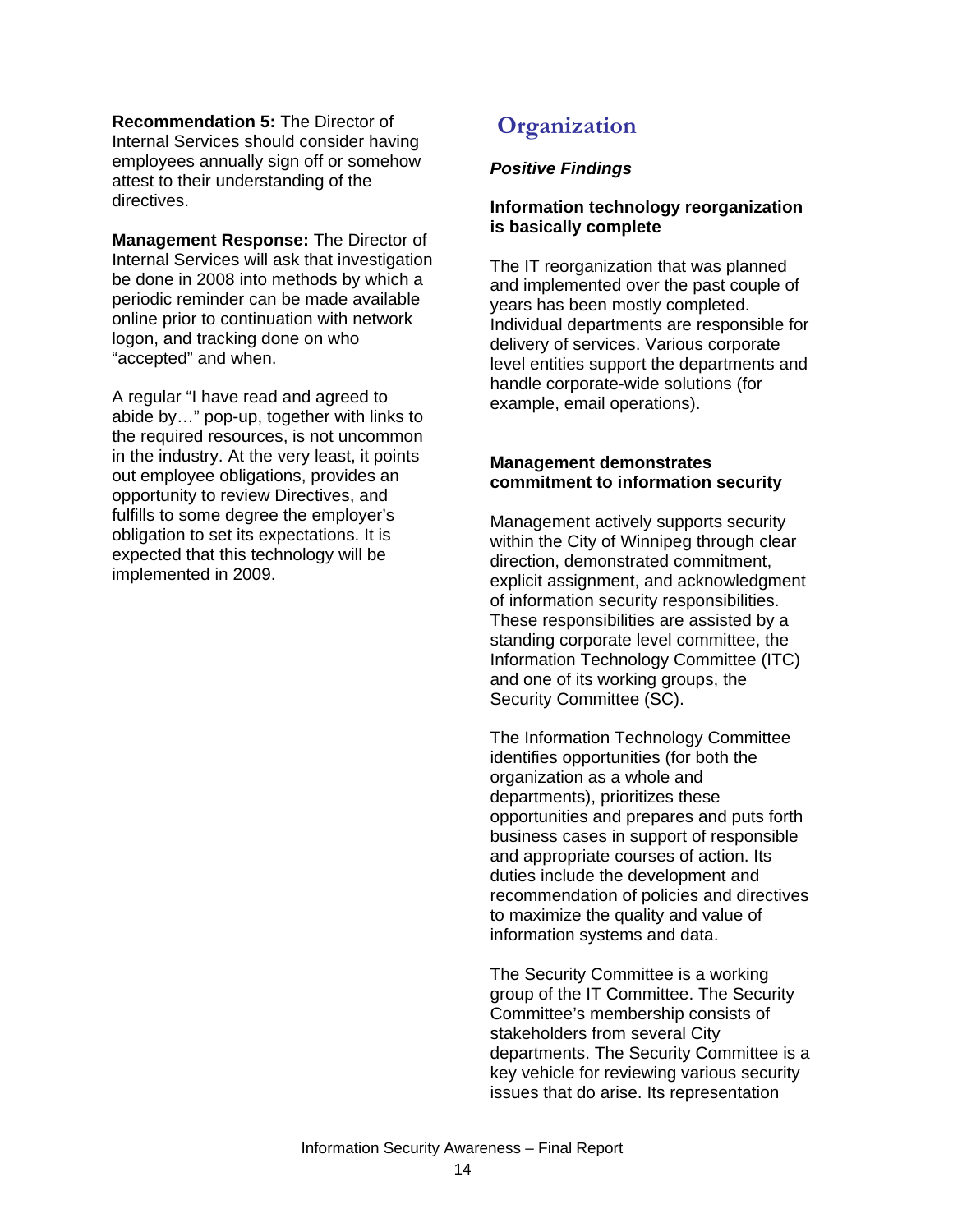allows for departmental considerations to be included in new and revised directives and other security guidance that is being issued corporately.

The IT Committee and Security Committee are also useful in the sharing of practices and provide an effective forum for discussion, debate, and resolution.

### *Improvement Opportunities*

**A formal Information Security Awareness and Training Strategy is needed** 

**Finding:** No formal security awareness and training strategy exists to ensure that all employees have the knowledge and skills required to run systems correctly and fulfill their information security responsibilities.

**Significance:** Without an ongoing awareness and training effort in place, employees may not be aware of the latest security threats to their department or the City organization as a whole, and may be unaware of how to deal with them.

New security issues are emerging regularly. Whether they are highly complex and network-based, or useroriented operating system-based, these issues should be brought to the attention of the appropriate employees. Security Awareness and Training programs ensure that employees are aware of the newest security issues, ultimately supporting reliable and secure business operations.

Refer to Appendix C for comprehensive detail regarding what an awareness and education program entails. The development of a security awareness and training strategy is recommended to support the operating department's ongoing efforts. Leveraging good Security Awareness and Training Program practices is recommended.

Funding and resourcing of ongoing security awareness and training effort should be reviewed on a regular basis.

**Recommendation 6:** The Director of Internal Services should develop minimum standards regarding awareness and training in security procedures and the correct use of information processing facilities that should be provided to employees, contractors, and third-party users, to minimize possible security risks.

**Management Response:** This can be addressed by ensuring that City processes incorporate the necessary documentation related to IT security. The Director of Internal Services will ensure that:

- Orientation and documentation for new hires, as well as for those moving within and across departments, includes presentation of securityrelated directives.
- When hiring consultants, Legal and departmental IT Staff review NDAs (Non-Disclosure Agreements) as well as required technical stipulations, as well as. Technical requirements for consultants and "Non-City Staff" will be completed in Q4 2008, reviewed by Security Committee and ITC, and posted on the OCIO site.

For employees and "correct use and conduct", reference will be made in IT-004 to the Employee Code of Ethics, Employee Use of the Internet, and eMail Directive, and these will be included in the regular "pop-up signoff" discussed earlier. A request will be made that the current Internet Usage Guidelines be more visible and accessible, and be made available directly from the Intranet home page.

**Recommendation 7:** The Director of Internal Services should determine overall accountability for security awareness and training of City staff, considering input from the stakeholders.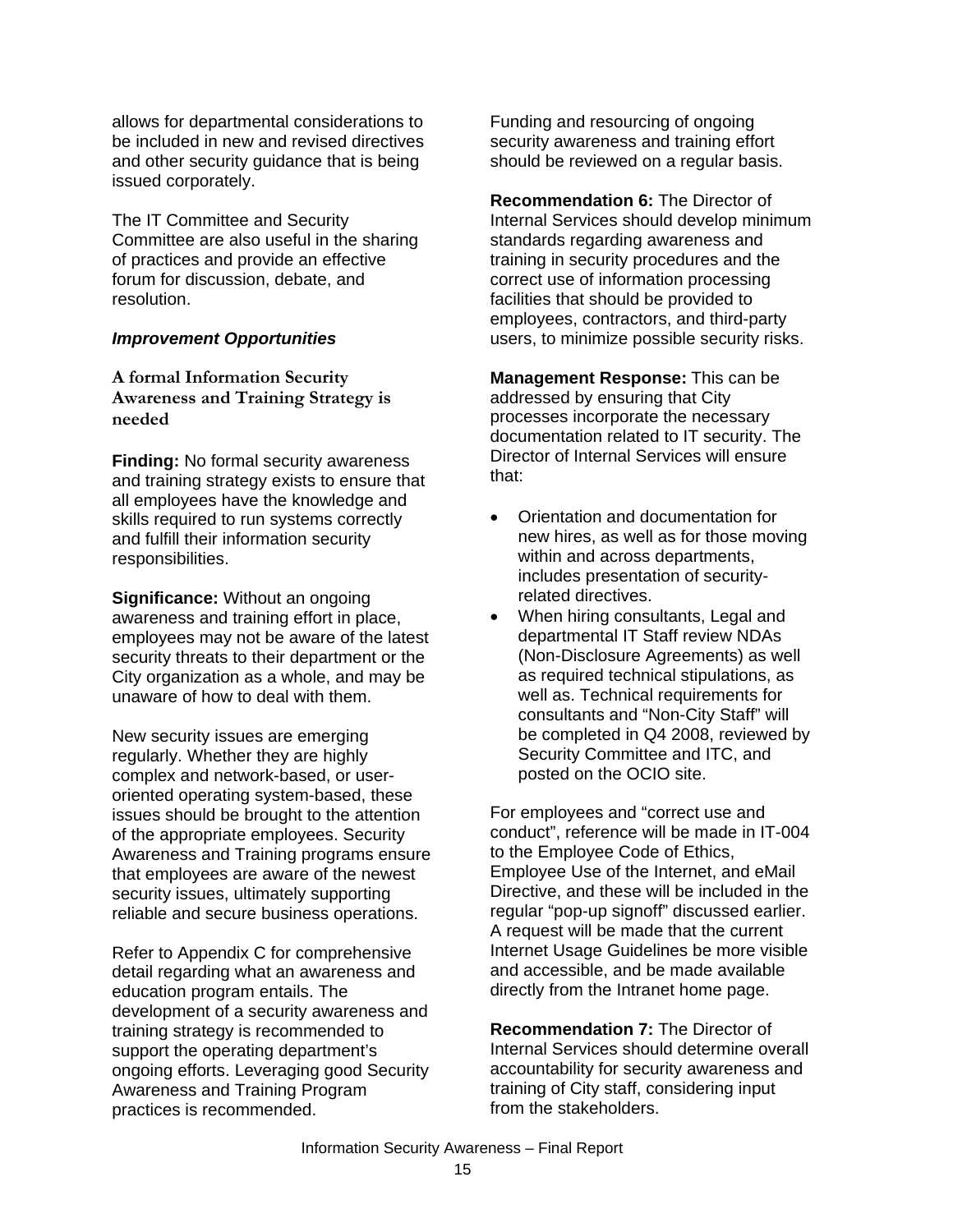<span id="page-15-0"></span>**Management Response:** Accountability for security awareness and training rests with every department head and supervisor, as it should be part of the dayto-day work mode, much like employee safety. It is not "just an IT Issue", with process, people and policy all as keys to making it work.

The Director will ensure that this is documented in Directive IT-001 (Governance), and reinforced through an ITC Agenda Item regarding IT-001 (Q4 2008).

**Security Awareness and Training should be on the Security Committee's agenda** 

**Finding:** Security awareness and training has not been a frequent topic of discussion of the Security Committee. Many interviewees indicated that it could be useful to add security awareness and training to the standing agenda of the Security Committee.

**Significance:** Security awareness and training initiatives may not be harmonized across the City's departments and best practices may not be shared on a timely basis.

**Recommendation 8:** The Director of Internal Services should make "Security Awareness and Training" a standing agenda item of the appropriate IT Working Group of the IT Committee (currently, this IT Working Group is the Security Committee), to encourage formal sharing of best practice information on a regular basis.

**Management Response:** Security Committee currently meets three times per year; the Director will ask that Security Awareness be a standing item on the agenda beginning in the fourth quarter of 2008.

**Recommendation 9:** The Director of Internal Services should assign an IT Working Group to provide leadership and support regarding Security Awareness and Training efforts across the City.

**Management Response:** The Security Committee will be the Working Group dealing with Security awareness, with no need for another committee. Minutes will be posted on the Office of the CIO Intranet, with focus to be placed on that area as the primary source of Governance and Awareness materials.

# **Security Awareness Practices**

## *Positive Findings*

### **Orientation for new hires**

All departments report that their new staff receive IT security orientation. Departments indicate that, generally, links to the various directives are provided, augmented by any department specific guidance.

## **Departmental security policies**

Some departments need access to other secure governmental systems. Such departments have developed their own policies which are harmonized with the policies of the systems they need to access. In some cases for example, firewall rules are made even more restrictive than under City directives.

Some departments dealing with extremely sensitive information limit access to the internet. Employees in such departments require approval to get outside the firewall.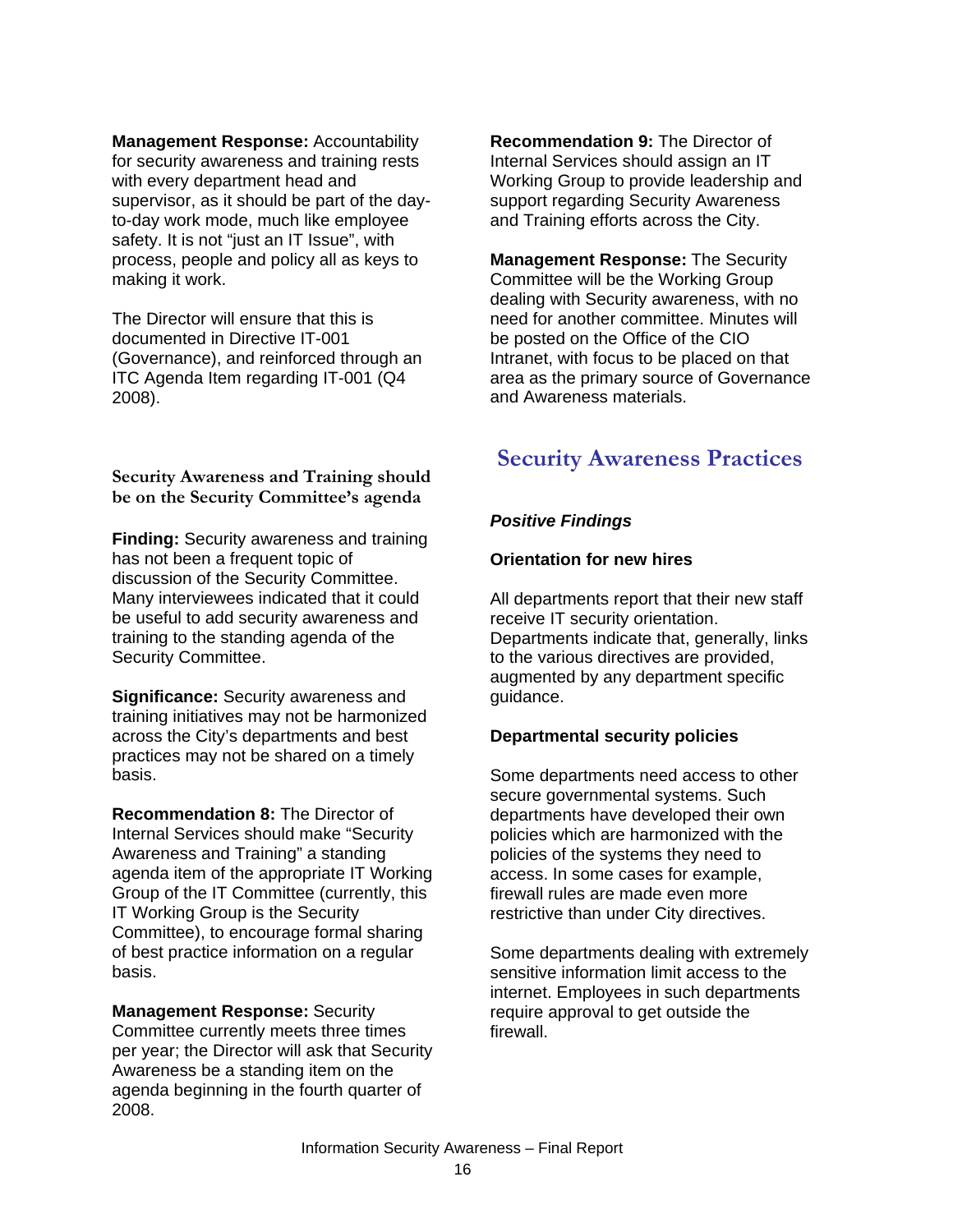### **Departmental review of security topics**

Some departments report that they have annual meetings that specifically review security-related topics. Some departments advise that security-related topics are discussed on an *ad hoc* basis during various team or departmental meetings.

### **Sharing of best practices**

Members of the Security Committee use that forum to share best practices with other committee members. The Security Committee has been a key vehicle for reviewing various security issues that do arise, such as inter-departmental virus incident communication procedures.

#### **Virus outbreak procedure is in place**

New threats may arise at any time, a situation that faces all business organizations. The Information Technology Committee has developed a methodology for inter-departmental communication during a virus incident, as well as recording virus-related information, to minimize the impact on City operations.

### *Improvement Opportunities*

**Control over the usage of portable storage mechanisms is needed** 

**Finding:** Several departments report that management of portable storage mechanisms, such as USB Data Sticks, is an issue.

Some departments have developed additional policies to guide usage of USB Data Sticks, but there is no standard interdepartmental policy. Some City employees work at home, and may require the use of portable media to transport their work.

**Significance**: Viruses may be introduced into the City's various network environments through malicious, careless, or inadvertent use of such technologies. Additionally, confidential City of Winnipeg information could fall into the wrong hands should a USB data stick be lost by an employee.

There are several possible strategies for mitigating such risks. For example, City issued devices might be encrypted or access ports might be controlled. Specific awareness and training initiatives regarding such devices may also be considered.

**Recommendation 10:** The Director of Internal Services should consider the development of specific procedures governing the control of portable storage mechanisms.

**Management Response:** Considerations are already included in IT-004 that control the devices that can be connected to City computers. The norm is only City-owned and approved storage media. However, within that constraint still lays the potential for data leakage due to "unencrypted" data on removable media (USB hard drives, USB Flash Sticks, SD and CF Cards).

A project is currently underway to evaluate technology applicable to data stored on mobile devices such as laptops and PDAs, and will also encompass means by which encryption can be forced upon any data stored on consumer-type media (USB Flash Drives). The Director will request that as this project evolves, high priority be placed on this aspect of protection.

### **Continued support regarding proper email use is needed**

**Finding:** City directives cover employee use of email. However, some departments report that email is still an issue—that email is difficult to control. Up-to-date antivirus definitions (provided by the City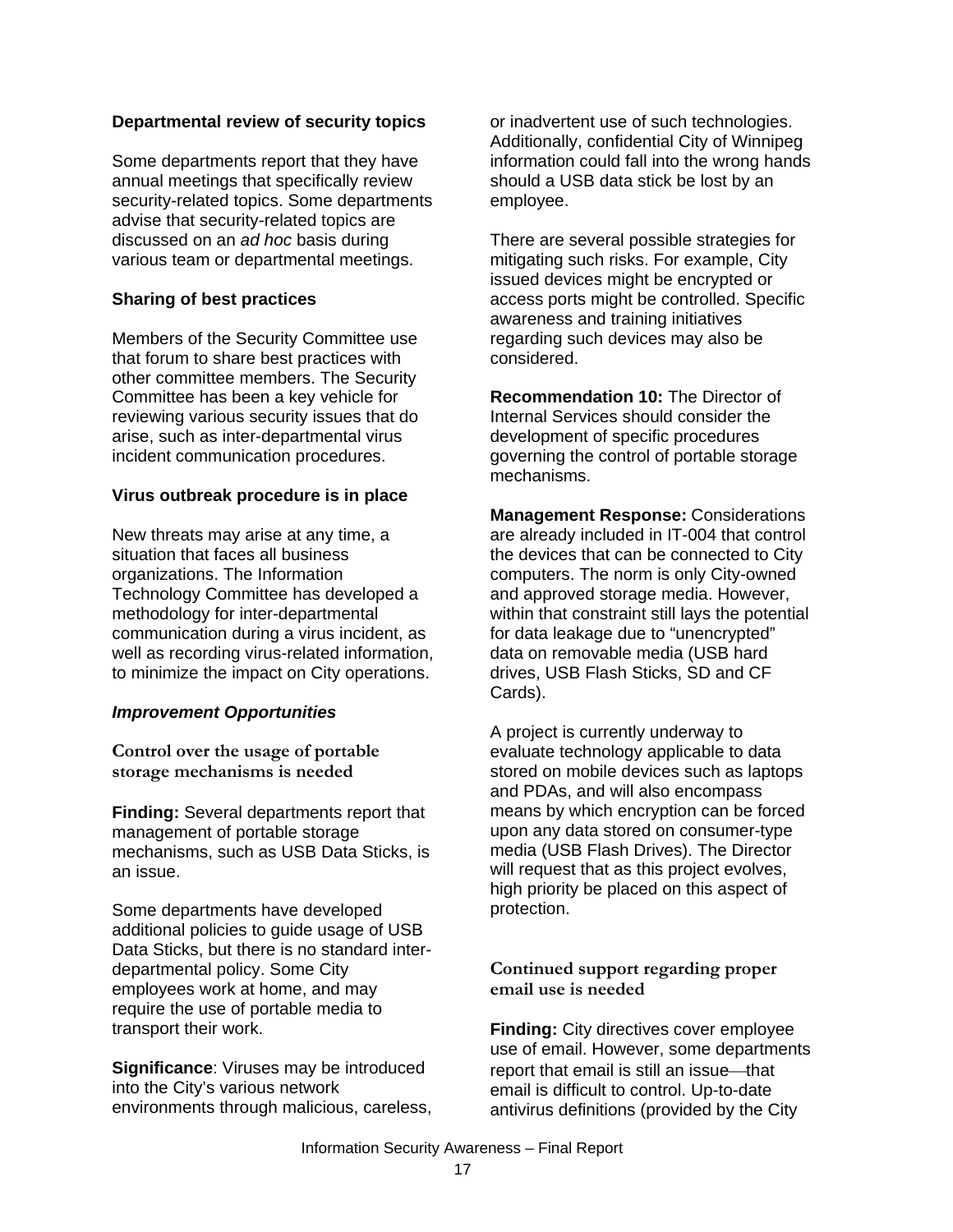<span id="page-17-0"></span>and pushed out to the departments) and robust virus outbreak response procedures (training is now ongoing) are the current final defense against malicious code introduced into City networks via USB drives or email.

**Significance:** Viruses may be introduced into the City's various network environments through malicious, careless, or inadvertent use of such technologies. Email may be used to subject City employees to phishing schemes or other social engineering attacks. Employees should demonstrate their ability to use email and to recognize social engineering attacks. Such demonstrated ability might be measured using tests, but such activity is time and resource dependent.

**Recommendation 11:** The Director of Internal Services should consider having employees annually sign off or somehow attest to their understanding of directives regarding email.

#### **Management Response:** See

Recommendation 5. In regards to email, a separate signoff should not be required, as there is an eMail Directive and it would be referenced along with other relevant Directives in whatever scheme (pop-up or other) is advised.

# **Awareness of Staff**

The electronic survey (which is reproduced in Appendix B) was sent out under the signature of the Director of Internal Services to the City's entire workforce in late February, 2008. Approximately 4600 members of the workforce who had internet access were able to participate; this was approximately 50 percent of the entire workforce. Of the people who were able to participate in the

survey, almost 20 percent (865 responses) actually completed the survey. This level of participation was considered to be excellent. The survey was completed anonymously by those who chose to participate. The survey was made available to City employees for approximately six (6) days.

A quality review of the responses received determined that five responses required purging as the comments provided were not completed in a professional manner. There were no examples of obviously corrupted patterns of response (such as multiples of exactly the same response). Therefore, 860 responses were considered for official assessment analysis.

The most important results are presented below. A detailed summary of the 860 responses has been provided separately to Audit and corporate IT Security staff.

#### *Positive Findings*

#### **Respondents answered correctly and/or positively for many questions**

Approximately 70% of respondents have correctly indicated an understanding that everyone is responsible for security. Approximately 82% of respondents felt that important data was regularly backed up to a safe location.

Approximately 82% of respondents felt the City does a good job of keeping staff upto-date on good IT security practices, while 95% of respondents correctly indicated they would contact their supervisor or IT support staff directly if they detected an IT security problem.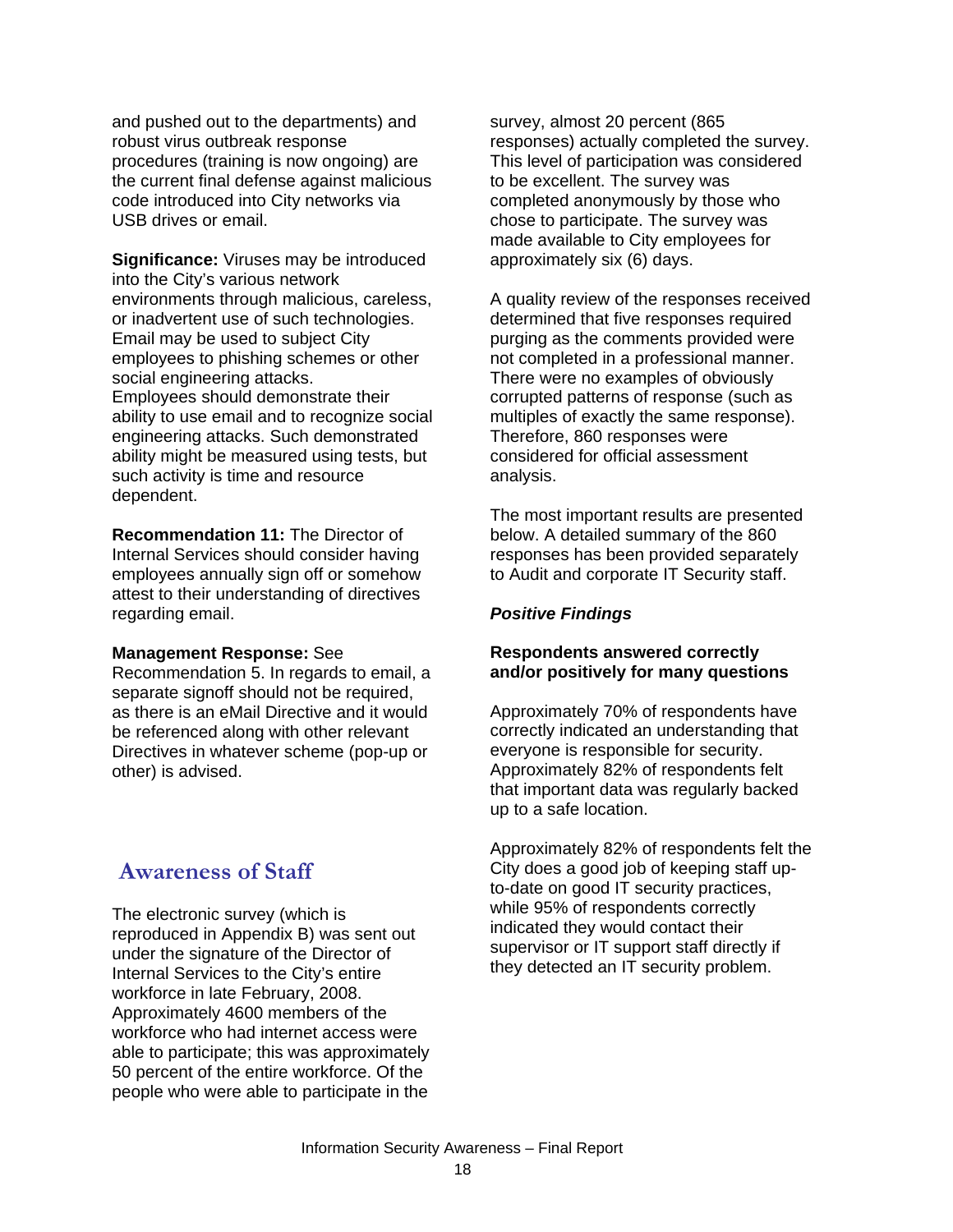#### *Improvement Opportunities*

**Develop a Security Awareness and Training Strategy** 

**Findings:** Approximately 26% of respondents incorrectly indicated that security was the responsibility of IT support staff. Approximately 30% of respondents indicated a poor awareness and/or understanding of the City IT security directives—rating themselves at a 1 or 2 (on a scale of 1 to 5).

Approximately 50% of respondents indicated that they were unsure or did not understand what a compromise of security would entail.

Almost 15% indicated that they were unsure or did not know if important data was regularly backed up.

Almost 18% felt that the City could improve efforts in keeping staff up-to-date on good IT security practices. Finally, while approximately 88% of respondents understood that permission is required for external parties to connect to the City network, 10% of the respondents indicated that they were unsure or did not know.

**Significance:** Staff misunderstanding of good security practices exposes the City to unnecessary risk such as social engineering or unintentional breaches due to lack of understanding. Training and education is a relatively low-cost activity. By not knowing what a compromise of security entails, an effective response to a security incident is greatly hampered and may be mishandled all together.

Staff should be able to demonstrate their knowledge of information security practices.

Regular outreach to management and staff is very useful in re-enforcing the need for good security practices.

The initial eSurvey completed as part of this assessment project may be used as a baseline for these ongoing efforts.

**Recommendation 12:** The Director of Internal Services should develop a security awareness and training strategy to improve staff's understanding of the security directives.

**Management Response:** In discussion of the standing item on awareness, Security Committee will undertake to build a plan whereby no-cost options are discussed as mechanisms for raising awareness and sparking genuine interest. These include formal presentations at ITC on security topics by line staff and committee members; "Lunch 'n Learns"; security seminars on various aspects of the security landscape, such as anti-phishing, identity theft and "lessons learned"; overviews of corporate-approved security software (anti-spyware, encryption, password keepers and the like); security "tips" in the ISD Connector newsletter; and invited cost-free presentations from consultants and vendors.

Scheduled activities and presentations will be posted as a section on the Course Calendar page, which is quickly accessed through the top-level "Classroom" link on the City Intranet home page.

**Recommendation 13:** The Director of Internal Services should develop a formal security awareness and training calendar, facilitating continued enforcement of security throughout the organization.

**Management Response:** In addition to activities undertaken through Recommendation 12 above, The Director will pursue, through the Office of the CIO and HR Education, re-institution in 2009 of a regular course in the Education Calendar on IT Security generally and at the City specifically, taught by guest lecturers.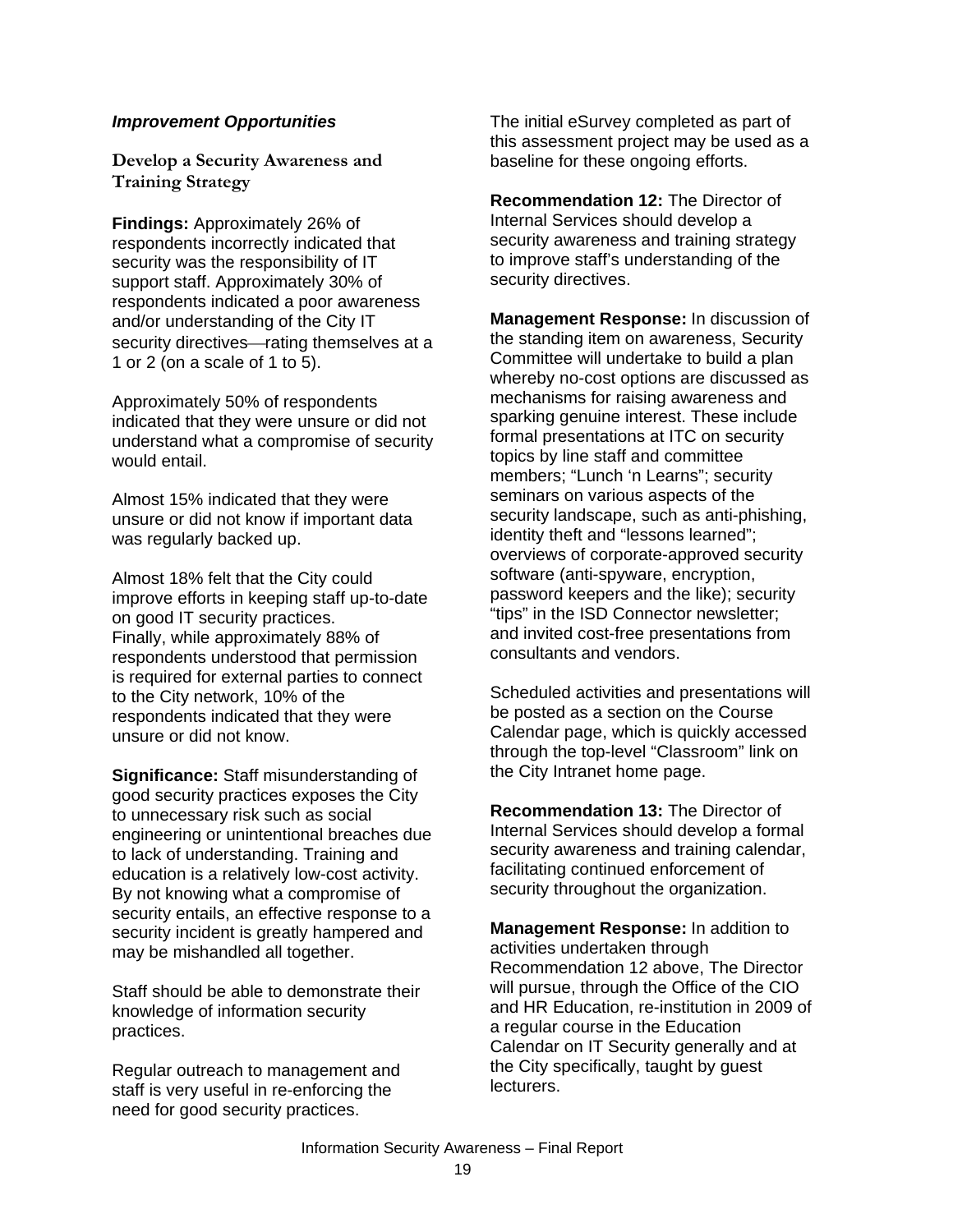**Recommendation 14:** The Director of Internal Services should obtain regular feedback (for example, through use of periodic information security staff surveys) to assess the level of understanding by City employees of the directives, and thus measure the state of security awareness and training needs.

**Management Response:** The Director of Internal Services will request that as part of its regular agenda, the Security Committee decide upon an appropriate methodology – at no cost for software or consulting time – that can be used to carry out a periodic online survey, similar to that done by Seccuris for the initial awareness study. The implementation will be dependent on availability of internal

resources to develop a questionnaire, and its priority will be set relative to other ongoing and upcoming IT initiatives. A time frame for the survey will be decided through Security Committee, and after research is done into industry experience on this type of assessment tool.

The results of each survey will be summarized, reviewed at Security Committee, and subsequently presented to ITC.

Considering that an online survey was completed in Spring 2008, the next would be distributed in 2009.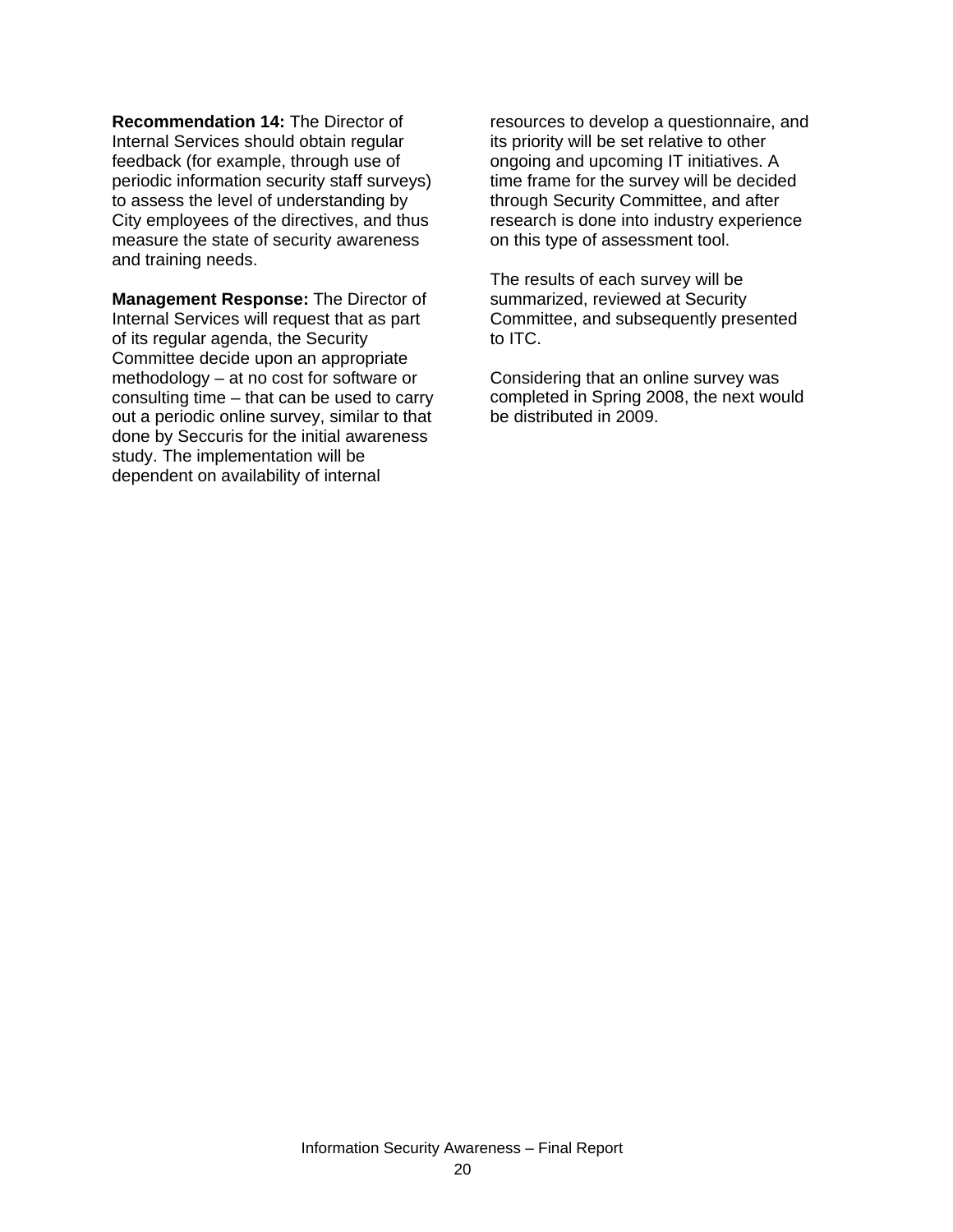# <span id="page-20-0"></span>**APPENDIX A: INTERVIEW QUESTIONS**

The following questions were used to guide the face-to-face interviews.

- 1. What are your department's key services and critical information systems?
- 2. How has the Individual Responsibility for IT Security directive (No. IT 004) been implemented? Disseminated? Operationalized? Monitored?
- 3. What efforts have occurred over the past year to keep IT security a priority within your department's operations? What would you consider to be success stories? What challenges are you currently facing?
- 4. Is your department actively using the web? How useful is the City of Winnipeg's Web Governance Directive (No. IT - 005)? What improvements would you recommend?
- 5. Security of wireless networks continues to be a challenge; how has the Security of Wireless Computing (No. IT – 006) been implemented in your department? What issues are you struggling with, if any?
- 6. Email use continues to expand almost exponentially; how has the Management of Electronic Mail (No. IT- 002) been implemented in your department? What improvements to electronic records management are recommended?
- 7. What formal assessment of technical security in your department has been completed during the past two years? What were the results?
- 8. What protective measures have been implemented in your department regarding the security of information? Would you consider your information security efforts to be in line with the level of risks and threats to, and importance of, your systems?
- 9. What other issues should the assessment team consider, if any?
- 10. In your view, what are the key priorities regarding the improvement of security awareness and understanding within your area of responsibility?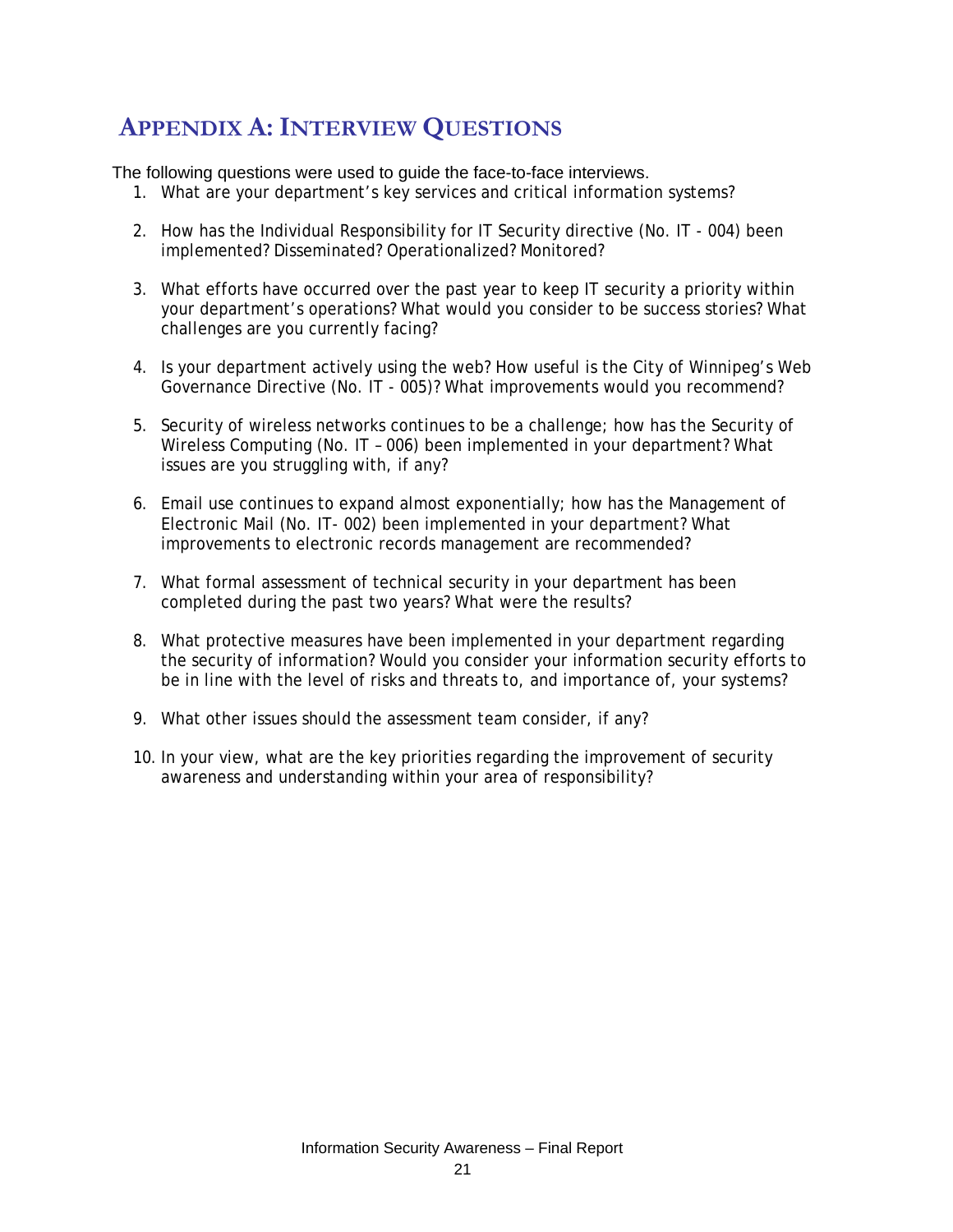# <span id="page-21-0"></span>**APPENDIX B: ELECTRONIC SURVEY QUESTIONS**

The following questions were provided through an electronic survey instrument. Responses were recorded to a database; the results were tabulated and used to develop the analysis and recommendations.

### **1. Please enter your department, or use "undeclared"**

Assessment and Taxation City Clerk's Community Services Corporate Finance Fire Paramedic Service Internal Services Planning, Property and Development

Public Works Water and Waste Winnipeg Police Service Winnipeg Transit **Other** Undeclared (i.e., prefer to remain anonymous)

## **2. Please enter your classification**

Management or supervisory personnel

IT professionals including technical positions

All other positions

**3. Email is a simple, secure and private way to transmit sensitive information.**  Strongly agree

Agree somewhat

Disagree somewhat

Strongly disagree

#### **4. You find a USB data stick on the ground on your way into work. What do you do?**  Ask IT security what to do with it

Examine it later, when I get home

Leave it where it was

Plug it into my workstation to see what is on it

Put it in the Lost & Found

Throw it in the garbage

### **5. On a scale of 1-5 (5 being better), please rate your familiarity with the contents of the City's IT security directives.**

### **6. On a scale of 1-5 (5 being better), please rate your understanding with the contents of the City's IT security directives.**

## **7. You receive an email which is unexpected and from someone unfamiliar to you. Do you:**

Delete the email, since it's probably spam

Open it up, checking out the attachments if they look interesting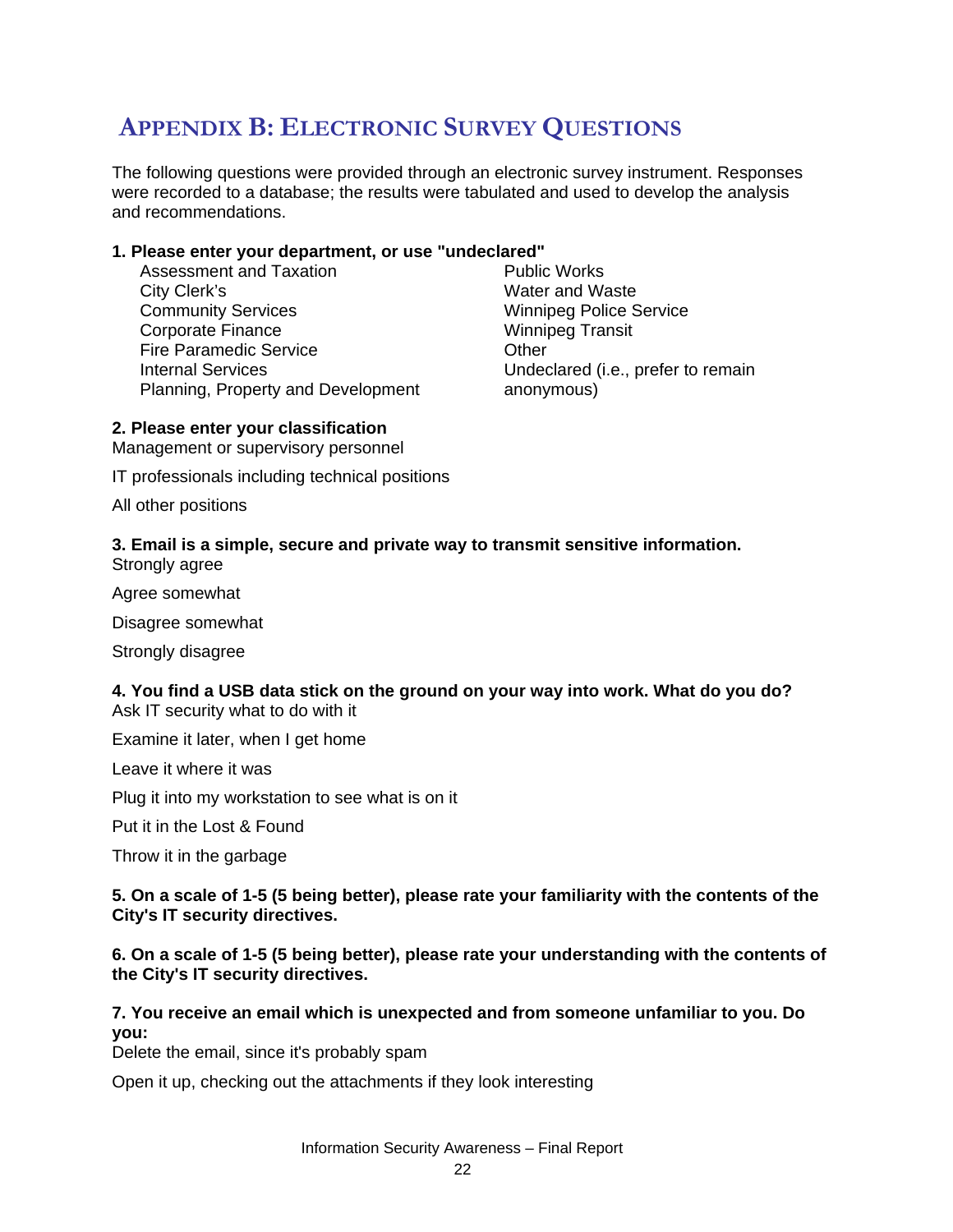Read the email, but do not open any attachments

Read the email, but don't open any attachments unless you know the sender

### **8. Who is responsible for information security in your department?**

Corporate security personnel

Department head Everyone, including myself Local IT support staff

## **9. When I receive an email, I can rely on the fact that it comes from the person in the "From" address.**

Strongly agree

Agree somewhat

Unsure or don't know

Disagree somewhat

Strongly disagree

### **10. You receive an attachment which doesn't appear related to work and it is received from someone you do not know. Do you:**

Delete the email, since it's probably spam

Open up the email but check out the attachment only if they look interesting

Read the email, but do not open any attachments

Read the email, but don't open any attachments unless you know the sender

## **11. The links in emails from unfamiliar sources are generally safe to click on.**

Strongly agree

Agree somewhat

Unsure or don't know

Disagree somewhat

Strongly disagree

#### **12. You feel that you would recognize an IT security incident if you saw one.**  Strongly agree

Agree somewhat

Unsure or don't know

Disagree somewhat

Strongly disagree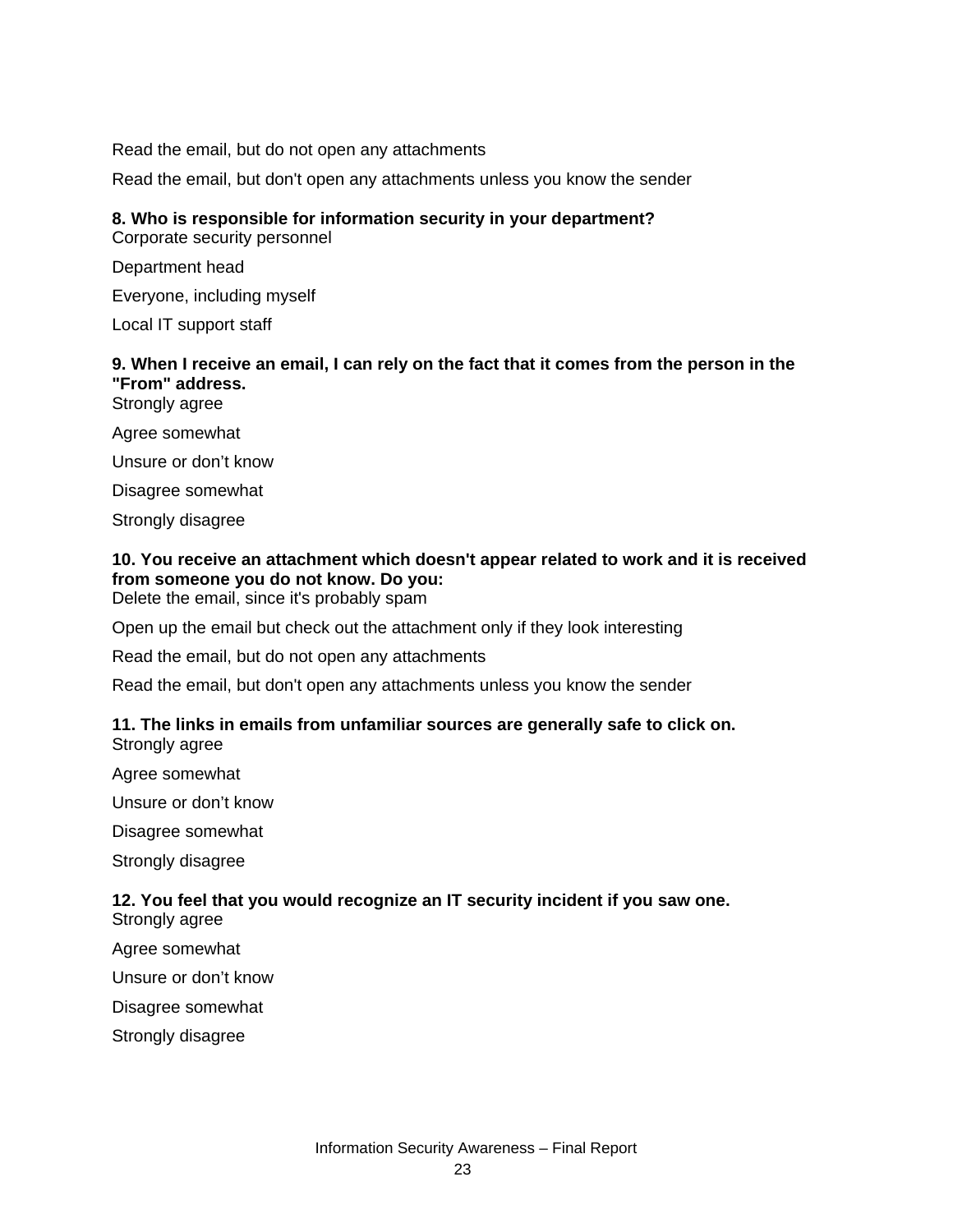### **13. What is the largest source of risk to your department's electronic information security?**

Computer viruses and other "malware"

Defective applications

Defective hardware

Human mistakes, malicious or otherwise

### **14. I am confident that my/our important data is regularly backed up to a safe location.**  Strongly agree

Agree somewhat

Unsure or don't know

Disagree somewhat

Strongly disagree

### **15. You notice someone in the office you do not know. What do you do?**

Ask them if they're lost, and give them directions if needed

Ask them to identify themselves and escort them to their meeting

Leave them alone if they don't appear lost. If they need help, they will ask

Look to see if they're wearing an access card

#### **16. It is generally OK to let someone else use my work computer while I'm logged in.**  Strongly agree

Agree somewhat

Disagree somewhat

Strongly disagree

## **17. You believe you have detected a security problem in your department. What do you do first?**

Alert the local media

Contact the corporate security team

Tell a co-worker

Contact your supervisor

None of the above

# **18. On the whole, the City does a good job of keeping staff up to date on good security practices.**

Strongly agree

Agree somewhat

Disagree somewhat

Strongly disagree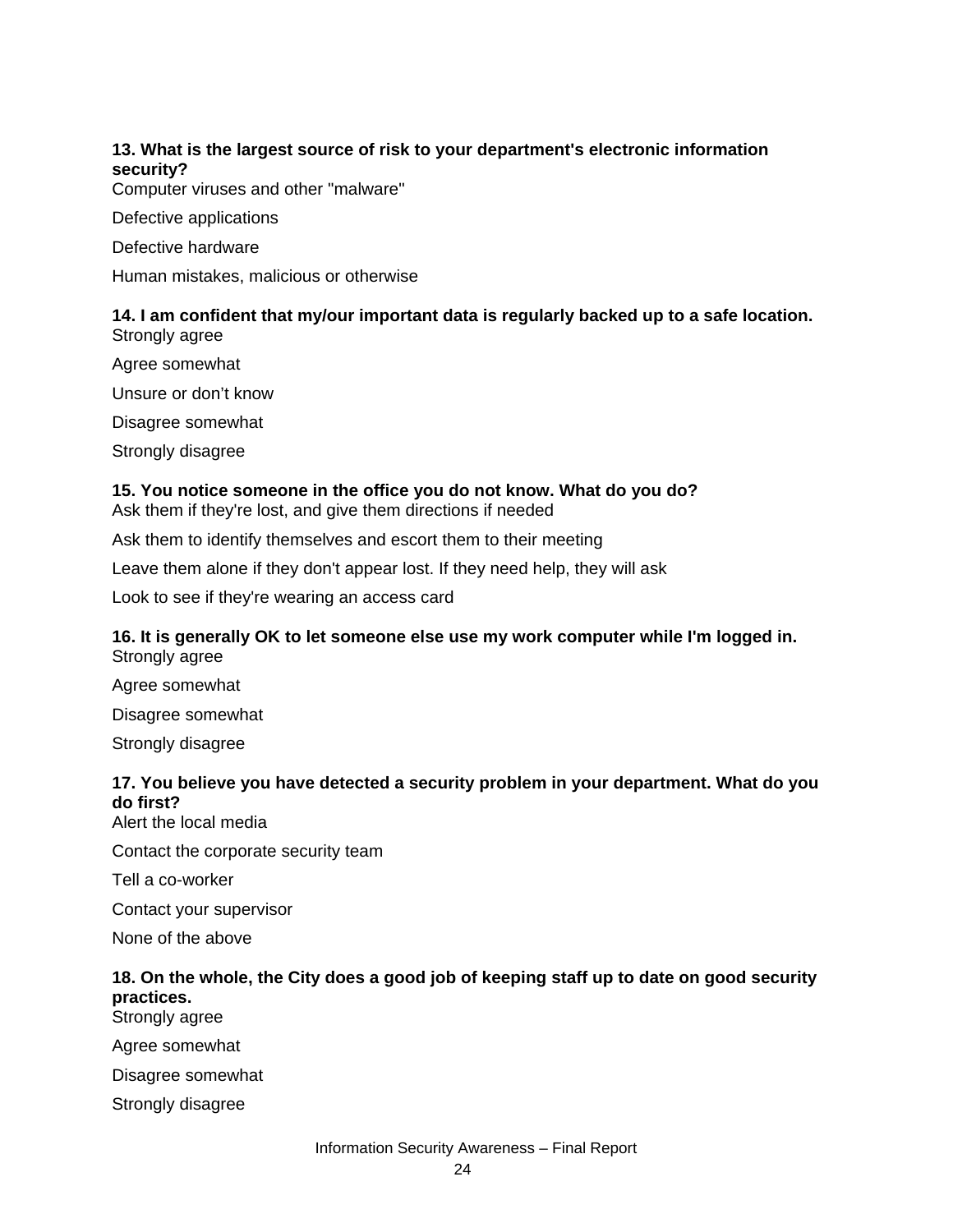#### **19. Do you feel that the level of security training you have received is adequate?**  Strongly agree

Agree somewhat

Disagree somewhat

Strongly disagree

### **20. I sometimes use my home system to write or revise city documents.**

Strongly agree

Agree somewhat

Disagree somewhat

## **21. My home system has up to date security technologies in place to securely work from home.**

Strongly agree

Agree somewhat

Disagree somewhat

Strongly disagree

#### **22. There an easy method of locking access to your desk top when leaving your desk?** Strongly agree

Agree somewhat

Unsure or don't know

Disagree somewhat

Strongly disagree

#### **23. A consultant wants to plug into the network to access his/her company emails remotely. Are there permissions required before doing so?**  Strongly agree

Agree somewhat

Unsure or don't know

Disagree somewhat

Strongly disagree

#### **24. Is there something which has been done especially well in your department and/or do you have any suggestions to improve security practices at the City?**

**25. Please let us know if you have any questions or other suggestions.**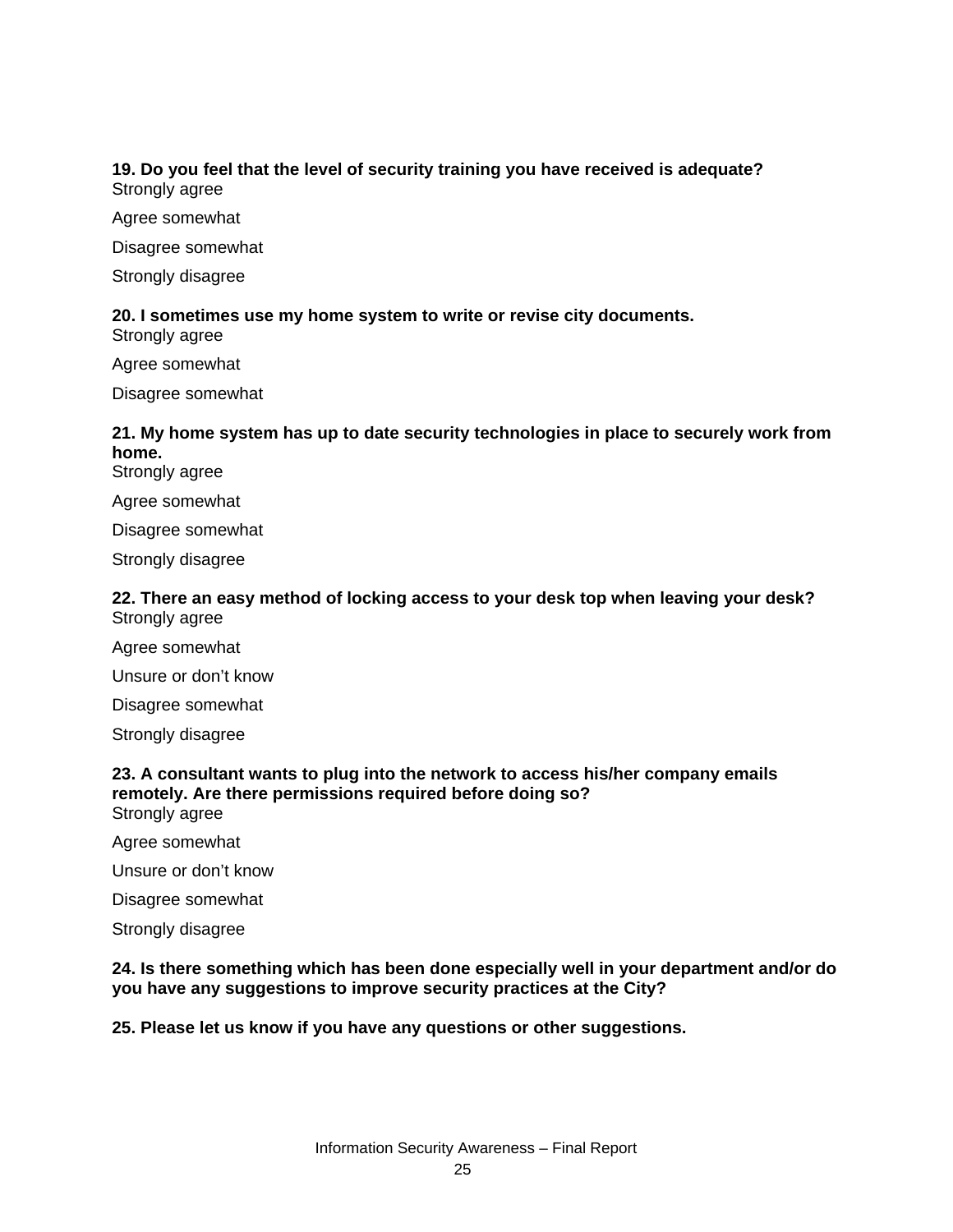# <span id="page-25-0"></span>**APPENDIX C: COMPONENTS OF A SECURITY AWARENESS AND TRAINING PROGRAM**

Every City employee should have adequate knowledge of the various management, operational, and technical controls required and available to protect the information systems resources for which they are responsible.

It is recommended that a formal security awareness and training strategy be developed. This strategy could leverage the best practices cited below. The strategy should help to ensure ongoing information security awareness and training efforts occur within the City of Winnipeg. It would also help to train management and employees on information security goals, policies, and acceptable practices.

# **Awareness, Training, and Education**

The purpose of awareness presentations is to focus the appropriate attention on security. Awareness presentations are intended to allow individuals to recognize security concerns and to respond in an appropriate fashion.

**Awareness** is the program effort that the organization puts in place to remind employees through repetitive procedures and, at least, an annual update in-person of policy, procedures that support policy, and practices that they need to be aware of to comply with company policy.

Awareness would tend to be both formal and informal. Formal being a 20-minute annual awareness session, informal being excerpts in company newsletters, security awareness emails at appropriate times throughout the year, and reminders of special days (such as Global Security Awareness Week [http://www.globalsecurityweek.com]).

**Training** strives to produce relevant and needed security skills and competencies. The significant difference between training and awareness is that training seeks to teach a skill that allows a person to perform a specific function, while awareness seeks to focus an individual's attention on a particular issue or set of issues. An example of training is the course that a systems administrator might attend to learn how to better apply Microsoft Profiles to controlling changes to the desktop.

**Education** integrates all of the security skills and competencies of the various functional specialties into a common body of knowledge. An example of security education is the formal course. An example of education is a degree program at a college or university.

# **Program Components**

The following major activities need to be undertaken to establish and maintain a comprehensive Awareness and Training program:

- Develop an Awareness and Training Plan
- Develop or acquire Awareness and Training Materials
- Implement the Awareness and Training Plan
- Complete ongoing Awareness and Training materials maintenance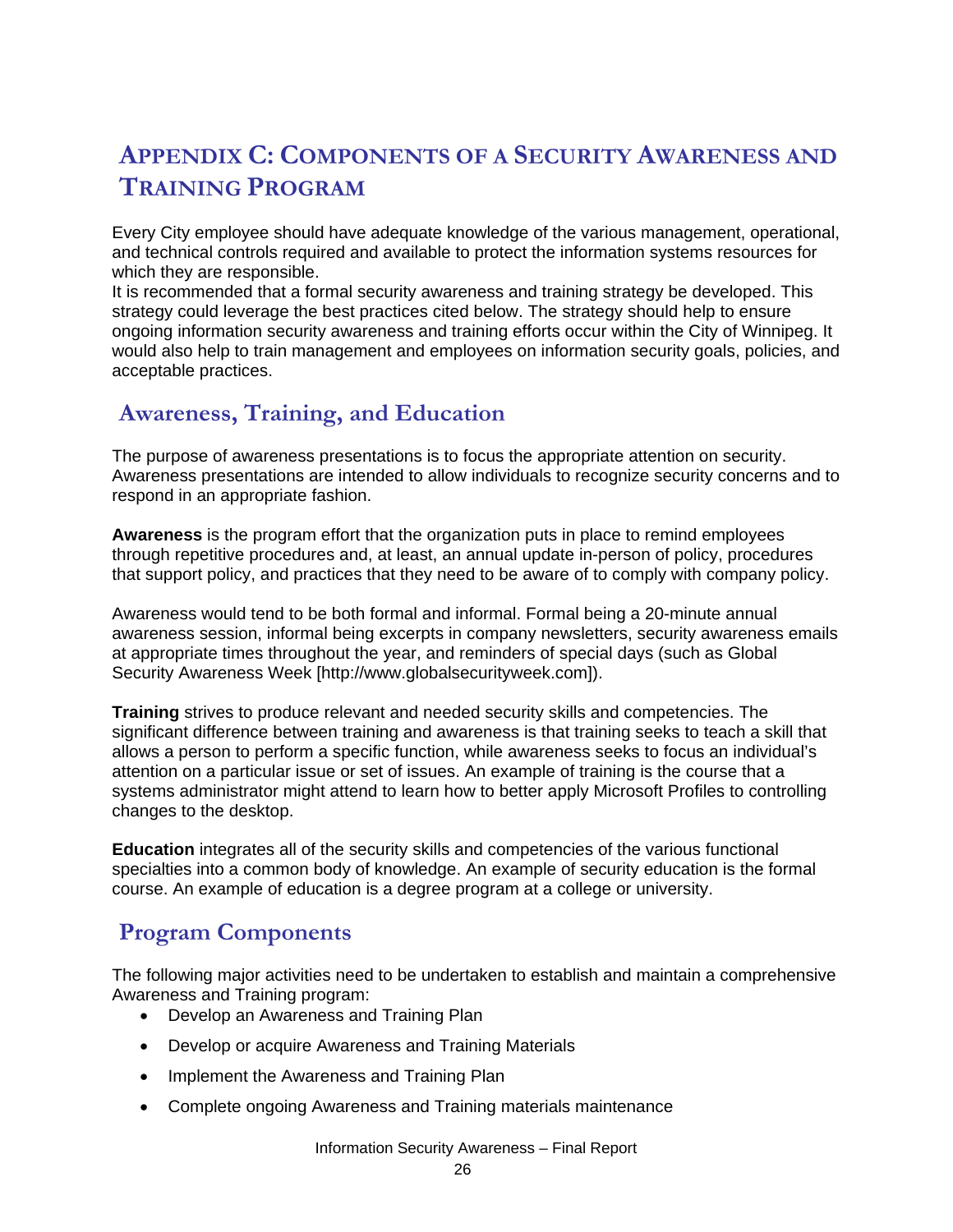<span id="page-26-0"></span>The following deliverables are expected from this program:

- Needs Assessments
- Training Plans
- Awareness and Training Materials

# **Develop an Awareness and Training Plan**

In the developmental step of the program, the City of Winnipeg's awareness and training needs are identified, effective organization-wide awareness and training plans are developed, organizational buy-in is sought and secured, and priorities are established. Priorities may include determining what awareness or training material will be developed first and who will be the first to receive the material.

# **Structure**

### *Partially Decentralized Program Management Model*

In this model, security awareness and training policy and strategy are defined by a central authority, but implementation is delegated to line management in the organization. Awareness and training budget allocation, material development, and scheduling are the responsibilities of these managers.

The needs assessment is conducted by the central authority, because they still determine the strategy for the awareness and training program. Policy, strategy, and budget are passed from the central authority to the organizational units. Based on the strategy, the organizational units (i.e., City departments) develop their own training plans. The organizational units develop their awareness and training materials, and determine the method(s) of deploying the materials within their own units.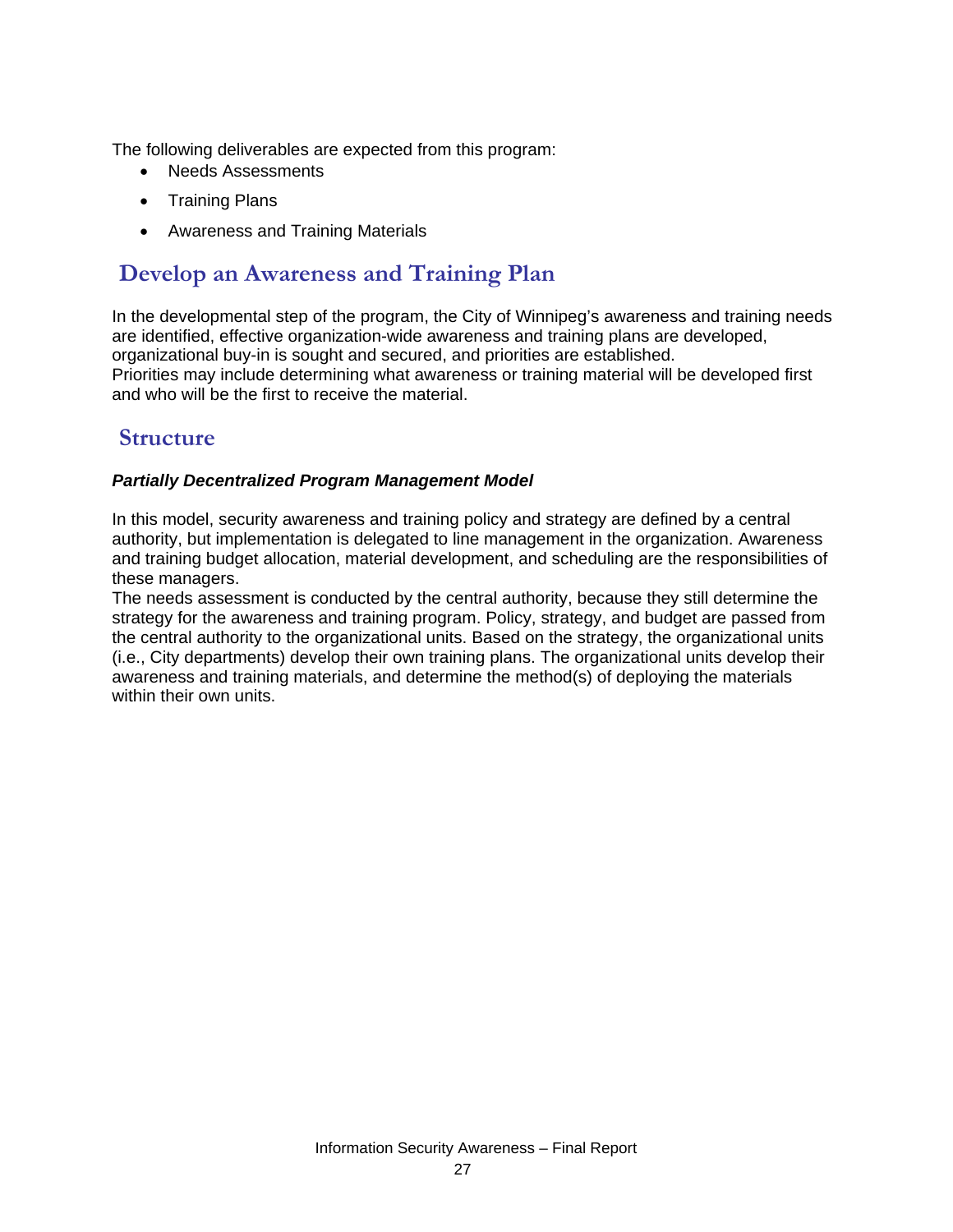The central authority may require periodic input from each organizational unit, reporting the budget expenditures made, the status of unit training plans, and progress reports on the implementation of the awareness and training material. The central authority may also require the organizational units to report the number of attendees at awareness sessions, the number of people trained on a particular topic, and the number of people yet to attend awareness and training sessions. The organizational unit may be asked to describe lessons learned, so the central authority can provide effective guidance to other units.

#### *Decentralized Program Management Model (Centralized Policy/Distributed Strategy and Implementation)*

The City of Winnipeg is a relatively large organization and has a very decentralized structure with general responsibilities assigned to the central, corporate level entities and specific businesses and responsibilities assigned to its various departments and special operating agencies. The City's functions are spread over a wide geographical area. The City departments and other similar bodies are quasi-autonomous organizational units with separate and distinct missions. Awareness and training programs may need to differ greatly.

Based upon the City's size, organization and budgetary constraints, Seccuris recommends that the City adopt a fully decentralized program management model.

In this model, the central security awareness and training authority (IT security program manager) disseminates broad policy and expectations regarding security awareness and training requirements, but gives responsibility for executing the entire program to the various City departments.

This model uses the already-existing directives, driven from the central authority.

The needs assessment is conducted by each department, because in this model the department determines the strategy for the awareness and training program. Policy and budget are passed from the central authority to the departments.

Based on the strategy, the departments develop their own training plans. The departments develop their awareness and training material, and determine the method of deploying the material within their own departments.

Communication (between the central authority and each department) travels in both directions in this model. The central authority communicates the City's policy directives regarding IT security awareness and training, and the budget for each department. The central authority may also advise the organizational units that they are responsible for conducting their own needs assessment, developing their strategy, developing training plans, and implementing the program. The central authority may provide guidance or training to the organizational units so that they can carry out their responsibilities.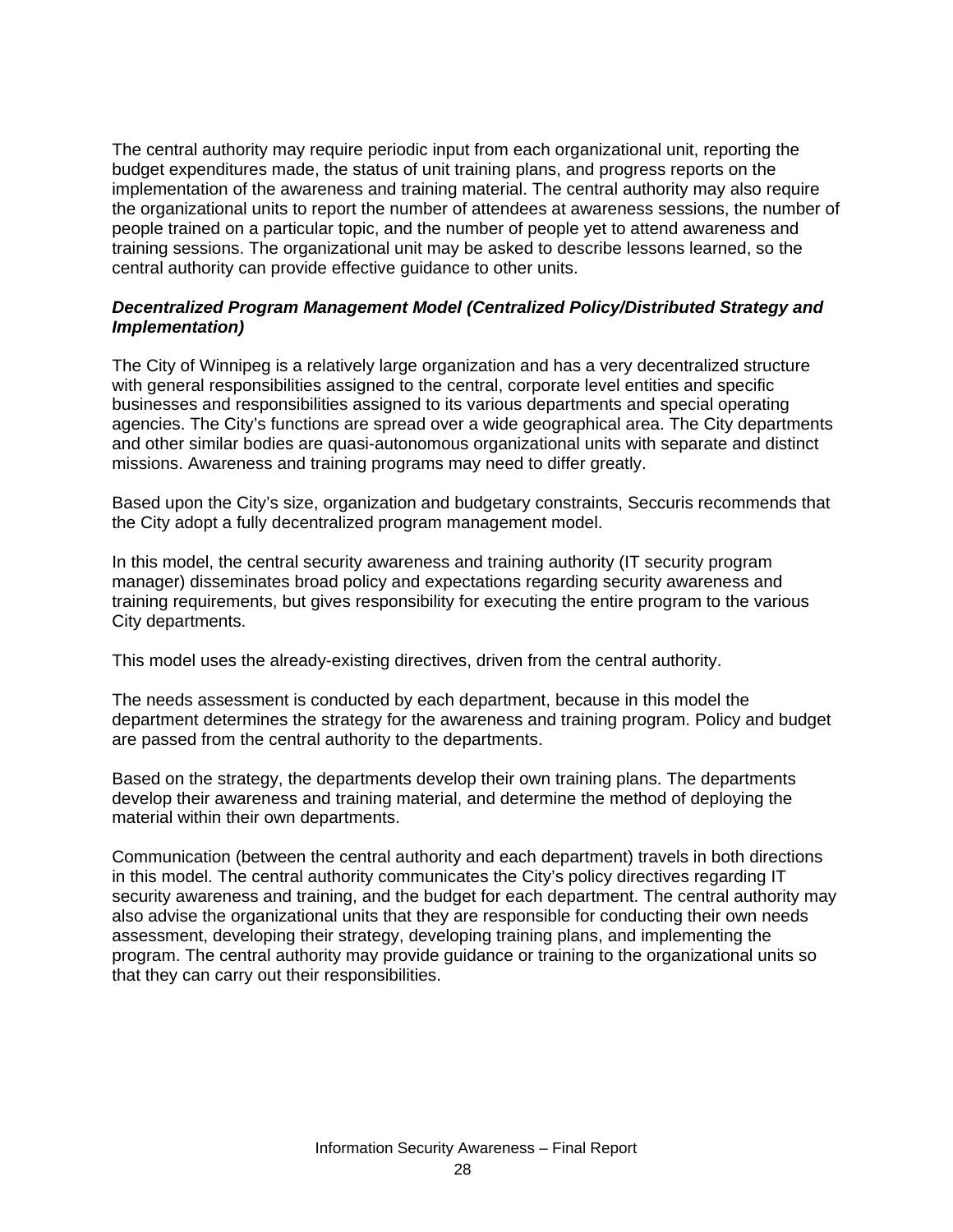#### *Needs Assessment*

A needs assessment should be used to determine each department's awareness and training strategy. In conducting a needs assessment, it is important that key personnel be involved. At a minimum, the following roles should be addressed in terms of any special training needs:

- Executive Management
- Security Officers
- Privacy Officers
- System Administrators, other IT Support Personnel, or both
- Managers/Supervisors
- Users/Front line employees

A variety of sources of information in each department can be used to determine awareness and training needs. There are varying potential methods to collect that information, including:

- Conversations and interviews with management, owners of general support systems and major applications, as well as other organizational staff whose business functions rely on information systems
- Review and assessment of available resource materials, such as any current awareness materials
- Review of security plans for general support systems and major applications to identify system and application owners and appointed security representatives
- Review of system inventory and application user ID databases to determine all who have access
- Review of any findings and/or recommendations from oversight bodies (for example, internal review/audit) or third-party program reviews regarding the security program
- Analysis of events (such as successful virus attacks) might indicate the need for training (or additional training) of specific groups of people
- Review when technical or infrastructure changes are made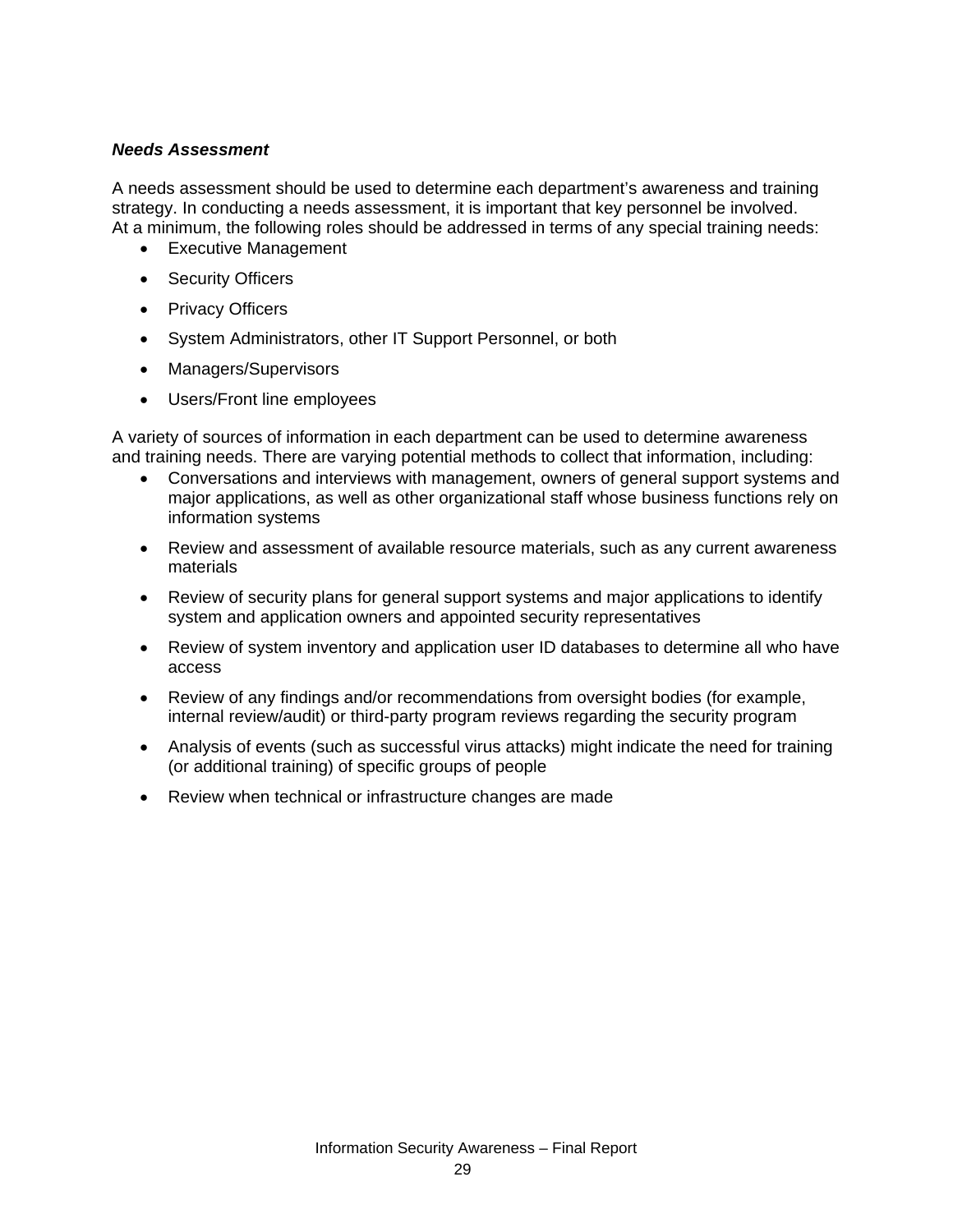Key questions to be answered in the needs assessment include:

- What awareness, training, and/or education is needed—what is required)?
- What is currently being done to meet these needs?
- What is the current status regarding how these needs are being addressed—how well are current efforts working?
- Where are the gaps between the needs and what is being done—what more needs to be done?
- Which needs are most critical?

#### *Strategy and Plan*

Completion of the needs assessment allows each department to develop a strategy for developing, implementing, and maintaining its awareness and training program. The plan is the working document containing the elements that make up the strategy. The plan should discuss the following elements:

- Policy that requires awareness and training be accomplished
- Scope of the awareness and training program
- Roles and responsibilities of personnel—who should design, develop, implement, and maintain the awareness and training materials, and who should ensure that the appropriate users attend or view the materials
- Goals to be accomplished for each aspect of the program (for example, awareness, training, or education)
- Target audiences for each aspect of the program
- Mandatory (and/or optional) courses or materials for each target audience
- Learning objectives for each aspect of the program
- Topics to be addressed in each session or course
- Deployment methods to be used for each aspect of the program
- Documentation, feedback, and evidence of learning for each aspect of the program
- Evaluation and update of materials for each aspect of the program
- Frequency that each target audience should be exposed to materials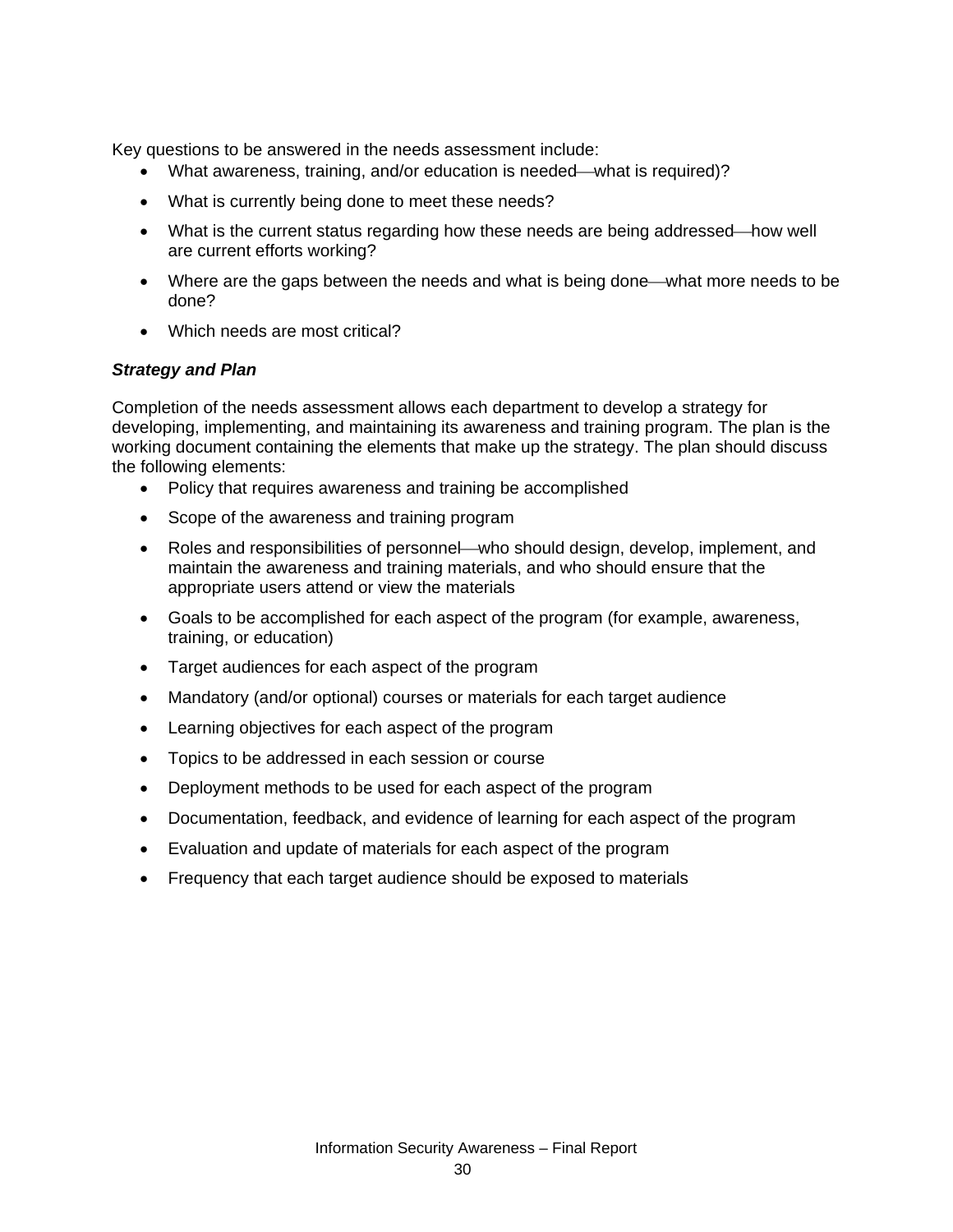## *Establishing Priorities*

Once the awareness and training strategy and plan have been finalized, an implementation schedule should be established. If this needs to occur in phases (due to budget constraints, resource availability, etc.) then it is important to decide the factors to be used in determining which initiative to schedule first and in what sequence. Some key factors to consider are:

- **Availability of Materials/Resources—If** course materials must be developed and/or instructors must be identified and scheduled, these requirements should be considered when setting priorities.
- **Role and Organizational Impact—Priority may be addressed in terms of organizational** role and risk. General awareness initiatives may receive high priority because the basic rules of good security practices can be delivered to all users quickly. High trust/high impact positions (for example, system administrators) should receive high priority in the rollout strategy.
- **State of Current Compliance**—This involves looking at major gaps in the awareness and training program (gap analysis) and targeting deficient areas for early rollout.
- Critical Project Dependencies—If there are projects dependent upon security training (for example, the rollout of a new operating system or an enterprise wide application) then the training schedule needs to ensure that training occurs within the time necessary to address these dependencies.

### *Budget*

Once an awareness and training strategy has been agreed upon and priorities established, funding requirements should be added to the plan. The extent of funding support should be determined based upon existing or anticipated budget and other priorities. The awareness and training plan should be viewed as a set of minimum requirements to be met.

### **One-Time Costs**

A portion of the content might be provided by existing resources. There would be one-time costs associated with the purchase of an off-the-shelf solution, and with the creation of new materials and/or revision of the materials to fit each department's context. These costs might include a consultant assisting with creation or revision activities, but there may be internal resources that could perform this work.

### **Ongoing Operating Costs**

Operating costs associated would be related to the ongoing management and sustainability of the awareness and training program. The operating budget for materials, equipment, and other supplies should be budgeted.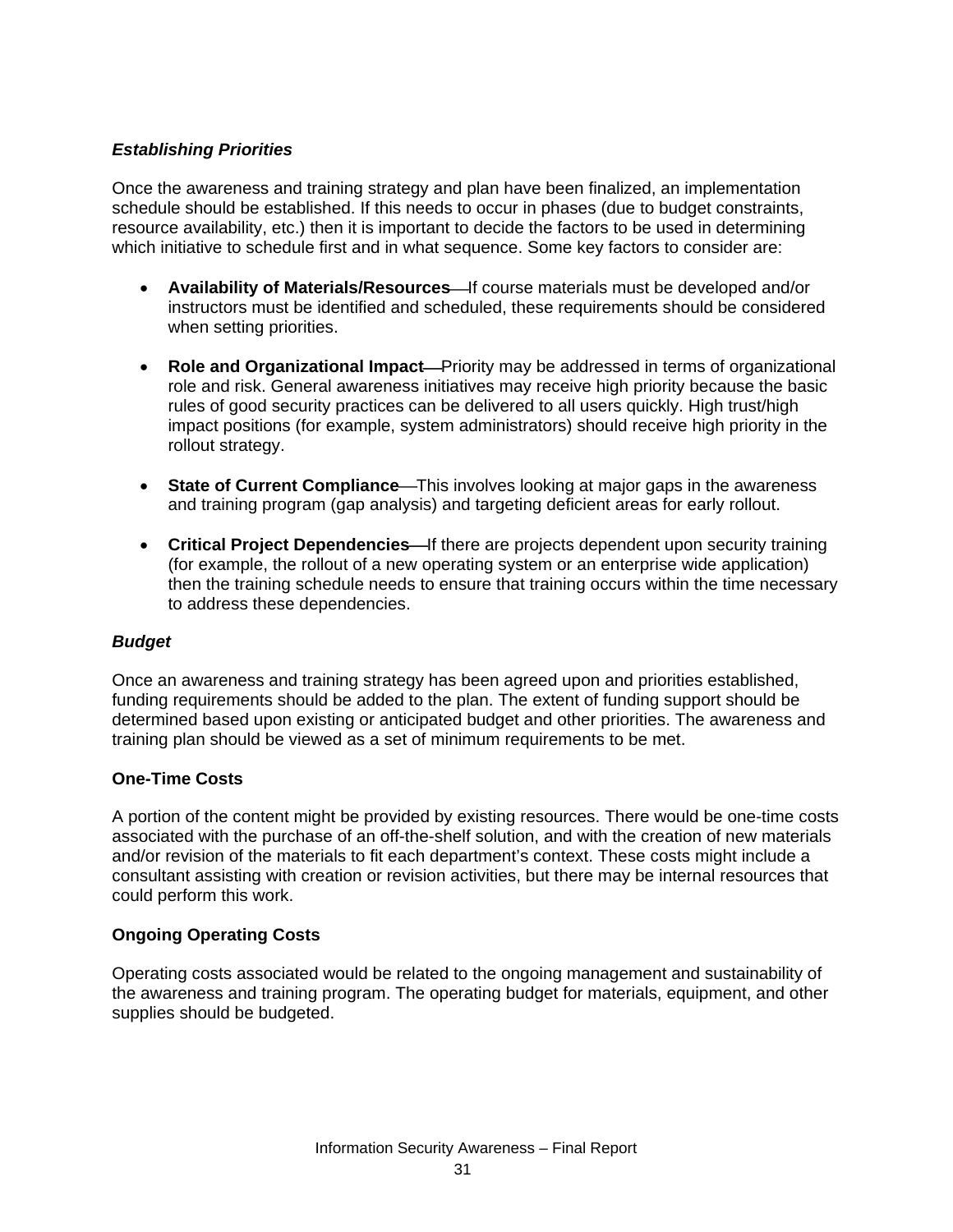# <span id="page-31-0"></span>**Develop or Acquire Awareness and Training Materials**

This stage focuses on available training sources, scope, content, and development of training materials, including solicitation of contractor assistance if needed.

Once the awareness and training program has been designed, then supporting materials can be developed or acquired, with the following kept in mind:

- What behavior ought to be reinforced? (Awareness)
- What skills ought the target audience learn and apply? (Training)

The focus should be on specific materials that the participants should integrate into their jobs. Changing attitudes and behavior in terms of security can be challenging. New policies might be seen as conflicting with the way users have done their job for years. One technique that might be used to educate users to necessary changes is to begin an awareness session by discussing security issues in the context of personal experience (for example, the results of inappropriate access to personal information).

### *Developing Materials*

The awareness and training plan should identify an audience, or several audiences, that should receive training tailored to address their security responsibilities.

The awareness and training plan should contain a list of topics. Email advisories, online information security websites, periodicals and the City's own policies are all possible sources of ideas and materials. Topics might include:

- Password use and management—creation, frequency of changes, and protection
- Protection from viruses, worms, Trojan horses, and other malicious code
- Policy—implications of noncompliance
- Individual accountability explain what this means within the City and within each department generally
- Unknown email/attachments
- Web use—allowed versus prohibited; monitoring of user activity
- Incident response—who should be contacted? What steps should be taken?
- Mobile data storage and computing devices (e.g., USB Data Sticks)—address both physical and wireless security issues
- Laptop security while traveling—address both physical and information security issues
- Use of encryption and the transmission of confidential information via the internet
- Access control issues—address least privilege and separation of duties
- Desktop security—discuss use of screensavers, restricting visitors' view of information onscreen (preventing or limiting *shoulder surfing*), and allowed access to systems
- Protect information subject to confidentiality concerns—in systems, archived, on backup media, in hardcopy form, and until destroyed

### *Sources of Awareness and Training Materials*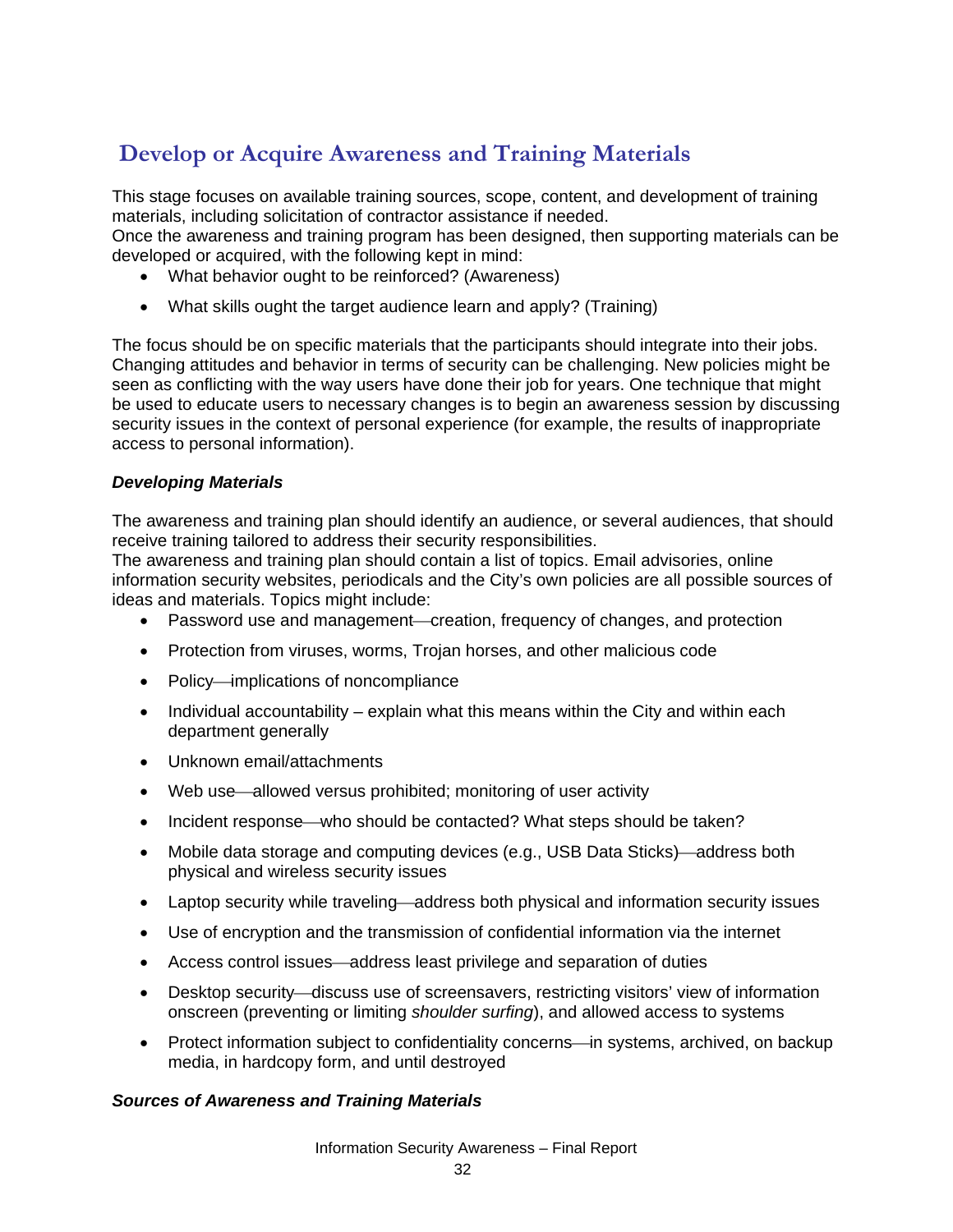When determining sources of training materials to build courses, it should be decided whether the materials will be developed in-house or contracted out. Each department could leverage inhouse expertise and allocate the necessary resources to develop training materials and courses.

If a department decides to outsource its training materials development, there are a number of vendors that offer off-the-shelf solutions that may be suitable or that can be tailored for specific audiences. Prior to selecting a particular vendor, each department should have a thorough understanding of its training needs and be able to determine if a prospective vendor's materials meets those needs.

Alternatively, each department can work with other departments, the Security Committee, or other organizations to develop materials and/or coordinate awareness and training events that meet their needs.

A department can also explore the acquisition of training materials that have been developed by other organizations or governmental bodies; materials that can be edited inexpensively rather than developing completely new courses or materials. Care should be taken that the available materials are applicable to the intended audience, and that the materials address what prospective attendees need to know to satisfy their security responsibilities.

#### *Implement an Awareness and Training Plan*

This stage addresses effective communication and rollout of the awareness and training program. It also addresses options for delivery of awareness and training materials (for example, web-based courses, and onsite sessions).

The program's implementation must be fully explained to the organization to achieve support for its implementation and commitment of necessary resources. This explanation includes expectations of departmental management and staff, as well as expected results of the program and benefits to the organization.

By the time the program is to be implemented, the department should have conducted the needs assessment, developed the training plan, and developed the awareness and training materials. Executive Management should be briefed on the implementation plan and they would grant approval to communicate it throughout the department.

Once the implementation plan is approved, the plan should be communicated to organizational unit manager/supervisors, providing the schedule for awareness and training offerings. The organizational unit managers/supervisors should then communicate the plan to their staff, identify the awareness and training required, and schedule attendees.

### *Techniques for Delivering Awareness and Training Materials*

Many techniques exist to get a message, or a series of messages, spread throughout the organization. The techniques chosen depend upon resources and the complexity of the message.

Techniques that may be considered include, but are not limited to:

- Posters—*do and don't* lists, checklists
- Screensavers and warning banners/messages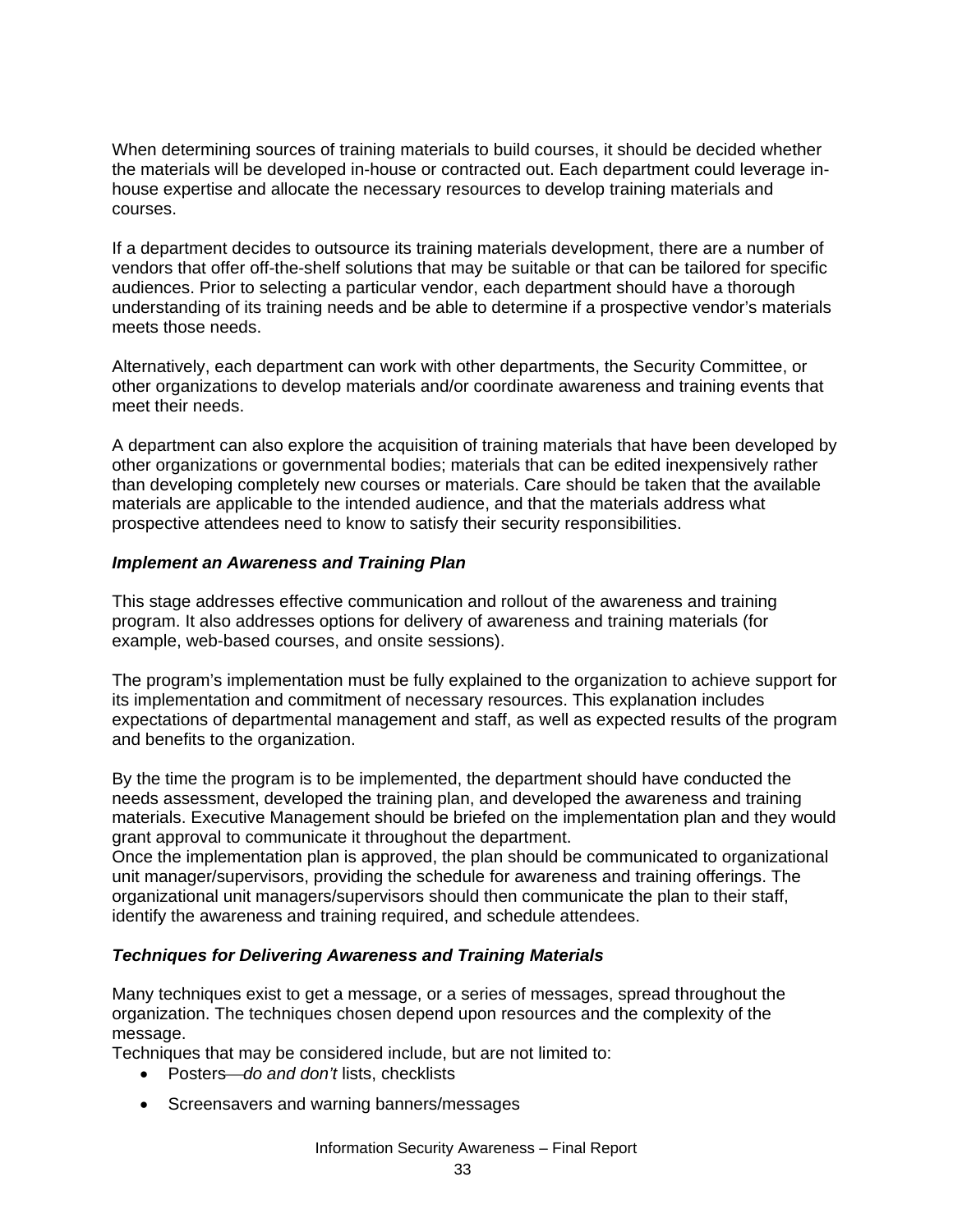- Newsletters
- Desk-to-desk alerts (for example, a hardcopy, brightly-colored, one-page bulletin—either one per desk or routed throughout the office)
- Organization-wide email messages
- Web-based sessions
- Computer-based sessions
- Teleconferencing sessions
- In-person, instructor-led sessions
- *Information Security Day* or similar events
- "Brown bag" lunchtime sessions
- Pop-up calendar with contact information and monthly security or privacy tips
- Awards program (for example, letters of appreciation)

Repeating an awareness message and using a variety of ways of presenting that message can greatly increase users' retention of awareness lessons or issues. For example, discussion in an instructor-led session about avoiding being a victim of a social engineering attack can be reinforced with posters and organization wide email messages.